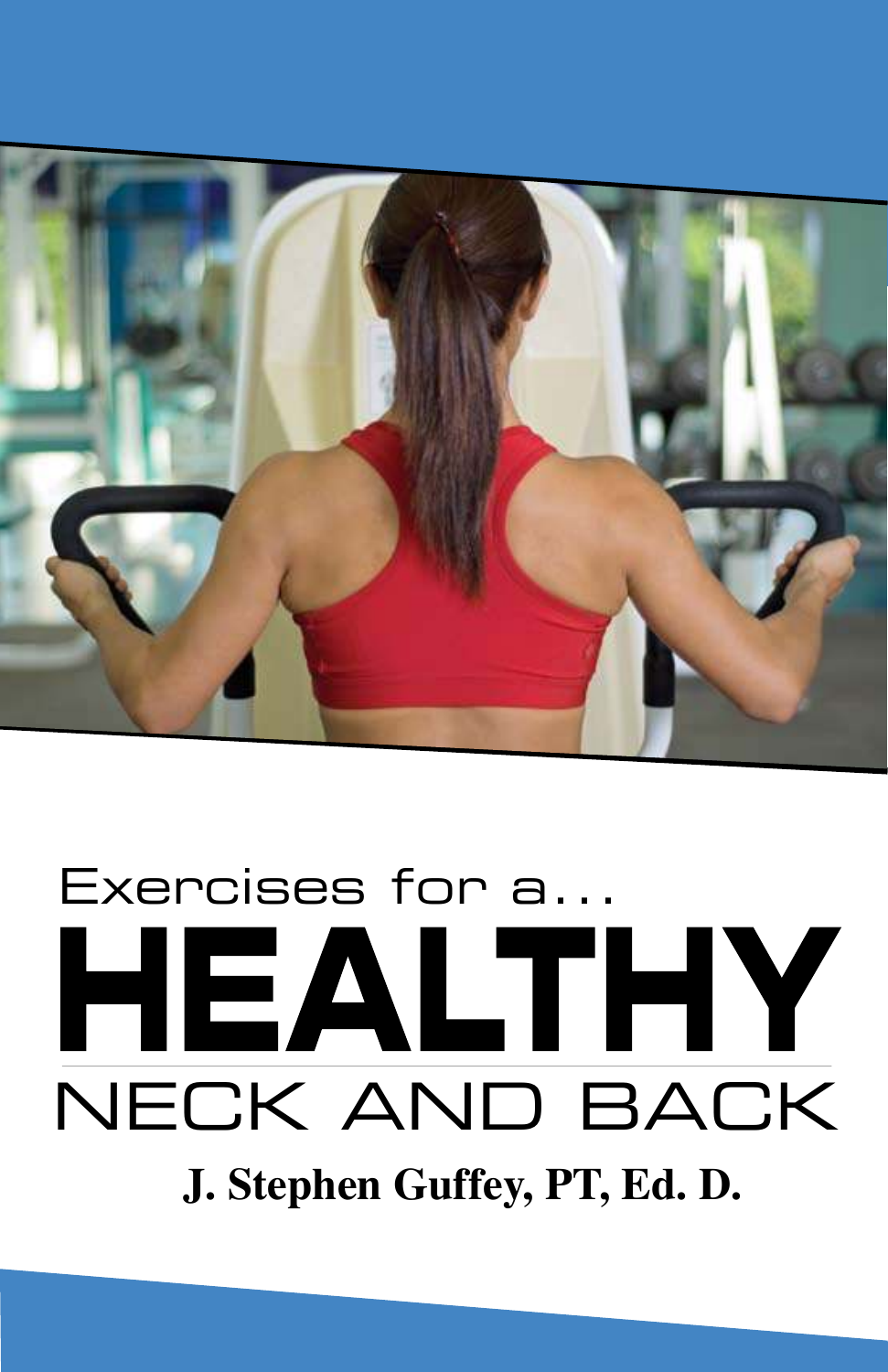

#### **Table of Contents**

| <b>CERVICAL</b>                                                                   |  |
|-----------------------------------------------------------------------------------|--|
|                                                                                   |  |
| (i.e. Herniated / Protruding Disc)                                                |  |
|                                                                                   |  |
|                                                                                   |  |
|                                                                                   |  |
| (i.e. Facet Syndrome, Degenerative Disc Disease, Soft Tissue - Muscle & Ligament) |  |
|                                                                                   |  |
|                                                                                   |  |
|                                                                                   |  |
| <b>LUMBAR</b>                                                                     |  |
|                                                                                   |  |
| (i.e. Herniated / Protruding Disc)                                                |  |
|                                                                                   |  |
|                                                                                   |  |
|                                                                                   |  |
|                                                                                   |  |
| (i.e. Facet Syndrome, Degenerative Disc Disease, Soft Tissue - Muscle & Ligament) |  |
|                                                                                   |  |
|                                                                                   |  |
|                                                                                   |  |
|                                                                                   |  |
|                                                                                   |  |
|                                                                                   |  |
| <b>BALL EXERCISES</b>                                                             |  |
|                                                                                   |  |
|                                                                                   |  |
|                                                                                   |  |
|                                                                                   |  |
|                                                                                   |  |
|                                                                                   |  |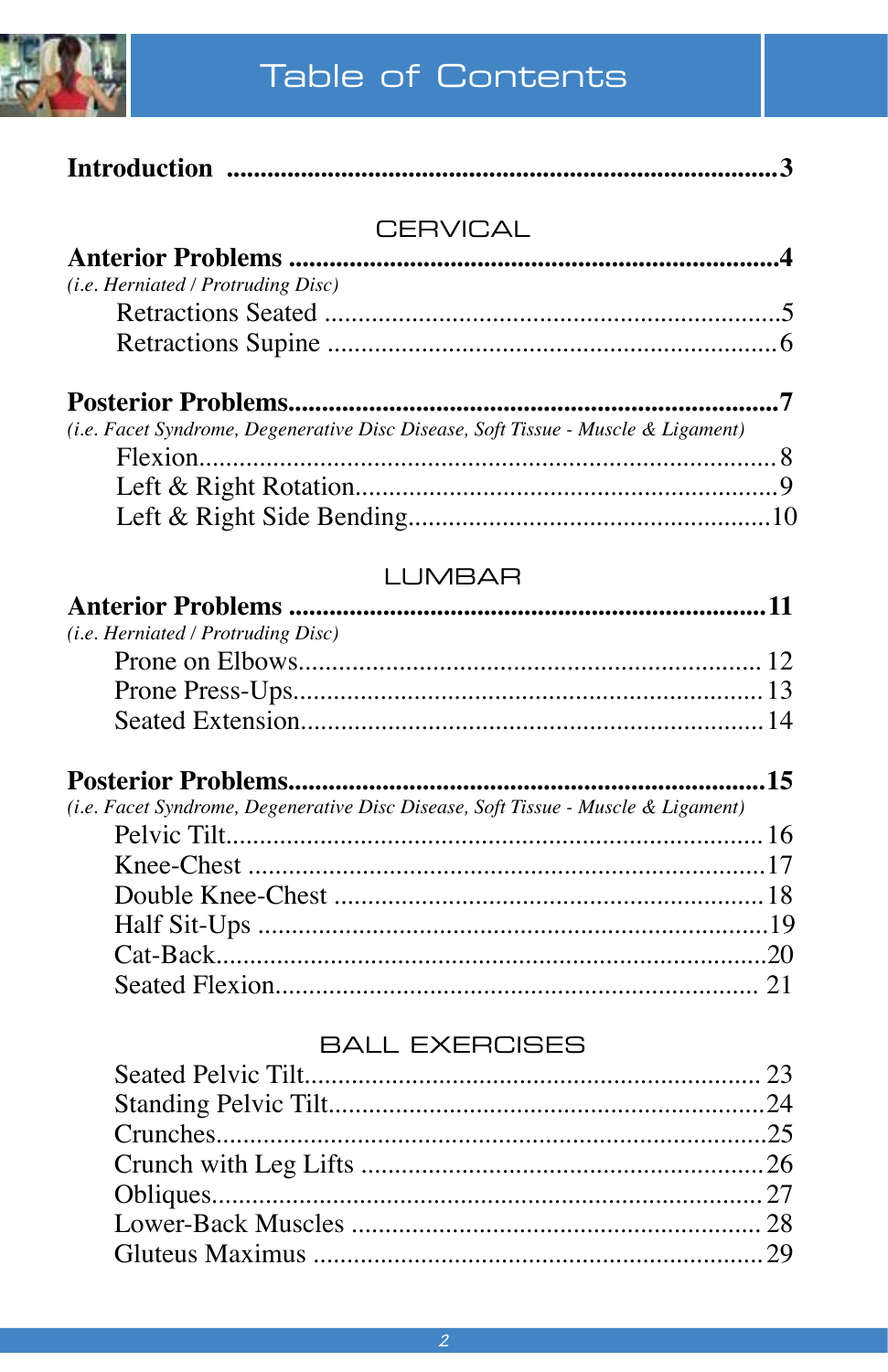

This manual contains exercises commonly used to address typical back and neck problems. It is not anticipated that these suggested exercises be applied in the absence of a complete evaluation by a qualified health care provider. All cases must be evaluated individually and the provider responsible must adjust any exercise program to ensure it is safe and appropriate for a specific patient case. These exercises are not intended to represent a complete treatment plan for patients suffering from back or neck pain. Rather, these exercises should be used *(where deemed appropriate*) as part of a comprehensive plan of care.

The author finds that most patients suffering from acute anterior problems *(disc related)* will respond best to extension patterns. A positive response would be one in which the peripheral or radicular symptoms are reduced or eliminated with the exercise.

The exercises that feature flexion, rotation and/or the use of the exercise ball are best suited for posterior or non-disc related conditions. They promote increased length of spasming or tightened tissues. Flexion, rotation and ball exercises can, however, be safely and effectively employed with the disc-related *(anterior)* condition once the peripheral symptoms have been brought under control (*as in the sub-acute to chronic stages of rehabilitation*). As a general rule, movement patterns that increase peripheral symptoms should be avoided. Those movement patterns that reduce peripheral symptoms *(if peripheral symptoms exist)* should be employed.

Finally, the ball exercises that have been provided are generally intended to be used with patients whose conditions are stable. They are excellent for general strengthening of the trunk muscles (core stabilization). They certainly promote range of motion, and are effective for teaching postural control. Most patients can eventually be moved to performing ball exercises, but many may not find them comfortable in the initial stages of rehabilitation.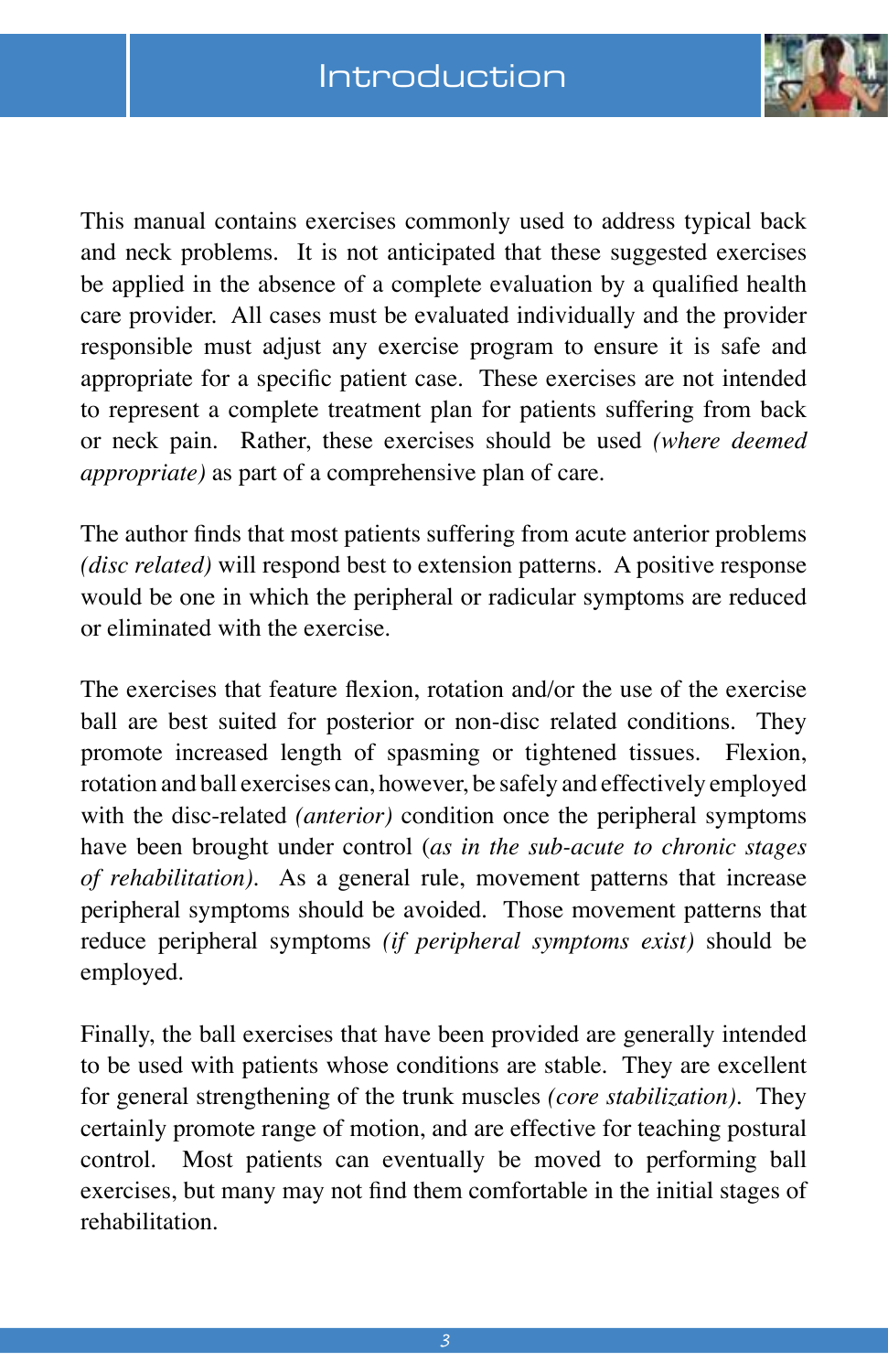## **ANTERIOR PROBLEMS**

*(i.e. Herniated / Protruding Disc)*

Cervical Exercises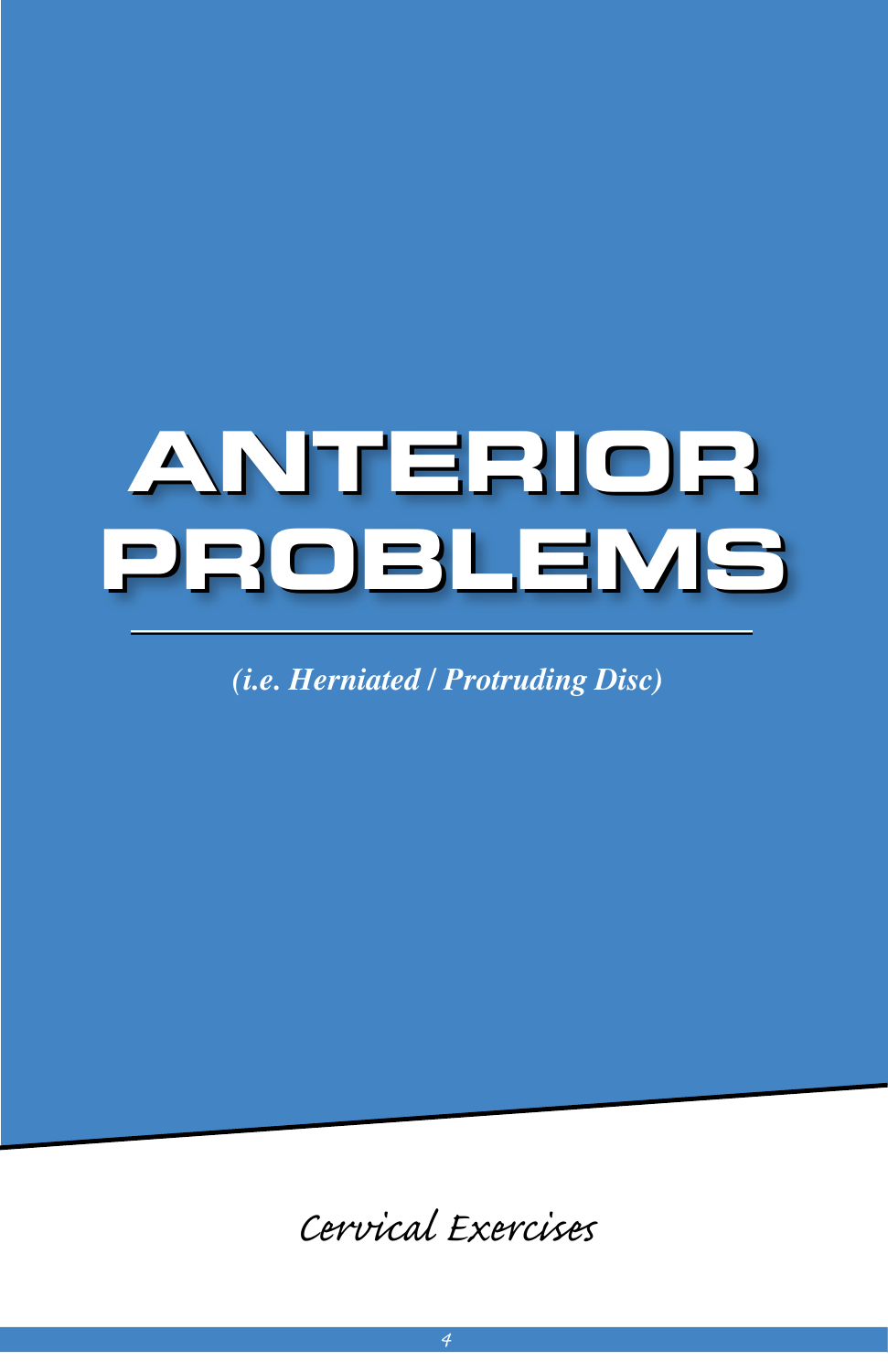#### Retractions Seated





- 1. Sit on a stool or the edge of a chair, allowing your body to completely relax and your head to protrude slightly.
- 2. Slowly pull your head straight backward as far as you can while keeping your chin tucked down and in. Your eyes should remain level and forward.
- 3. This exercise can be enhanced by pressing on your chin to increase the posterior direction movement.
- 4. Hold for 5 counts.
- 5. Repeat 5-6 times.

*Note: These exercises are intended to produce a decrease in cervical pain radiating into the upper extremity (peripheral symptoms). If peripheral symptoms increase (pain, numbness, muscle weakness, reflex changes) in the upper extremity, stop the exercises and re-evaluate the condition.*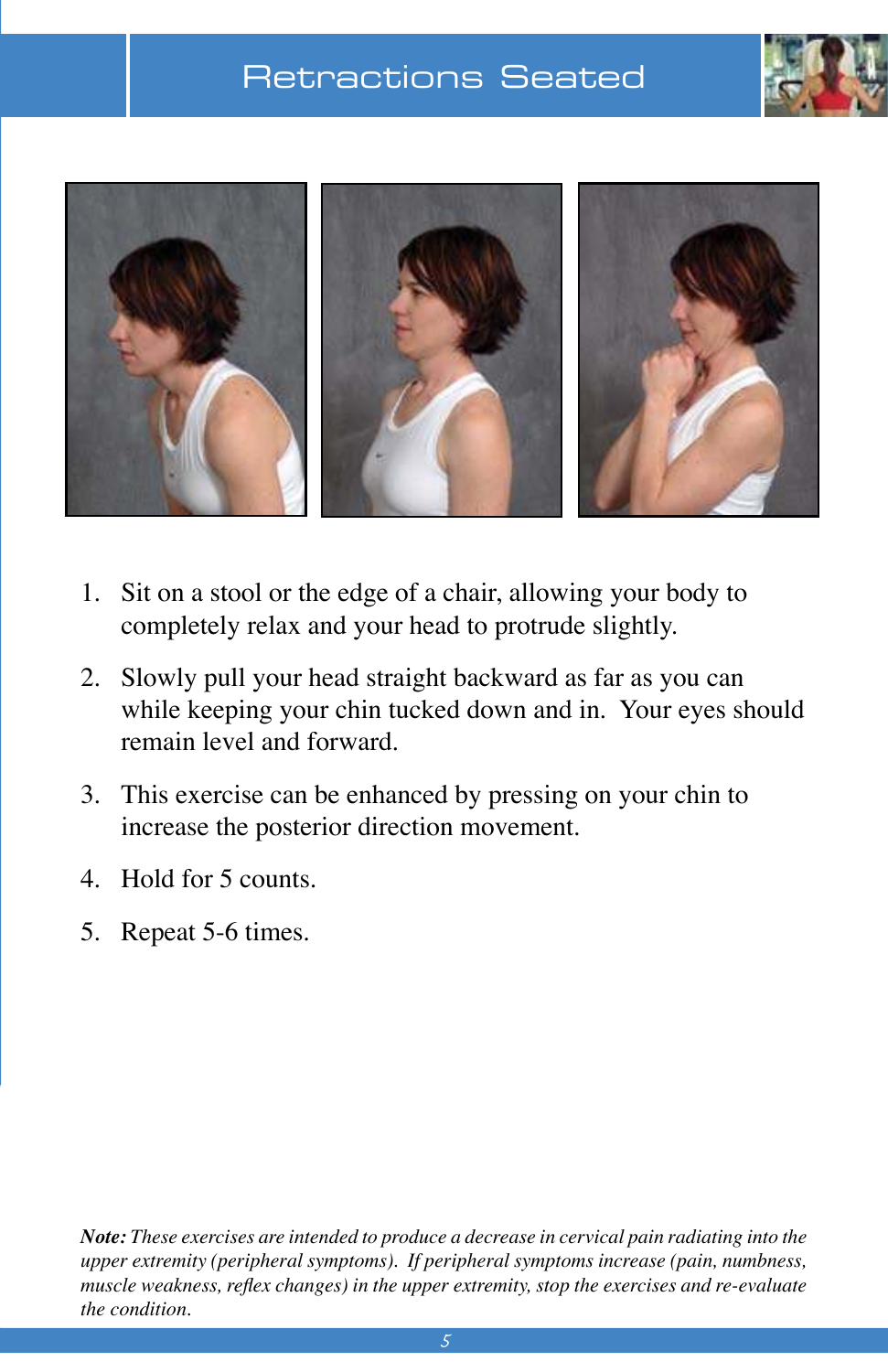

#### Retractions Supine



- 1. Using a bed, lie down on your back placing your arms parallel to your body.
- Using your head alone, push the back of your head firmly into 2. the mattress while pulling your chin inward. Keep your eyes and face toward the ceiling.
- 3. Hold for 5 counts.
- 4. Repeat 5-6 times.

*Note: These exercises are intended to produce a decrease in cervical pain radiating into the upper extremity (peripheral symptoms). If peripheral symptoms increase (pain, numbness, muscle weakness, reflex changes) in the upper extremity, stop the exercises and re-evaluate the condition.*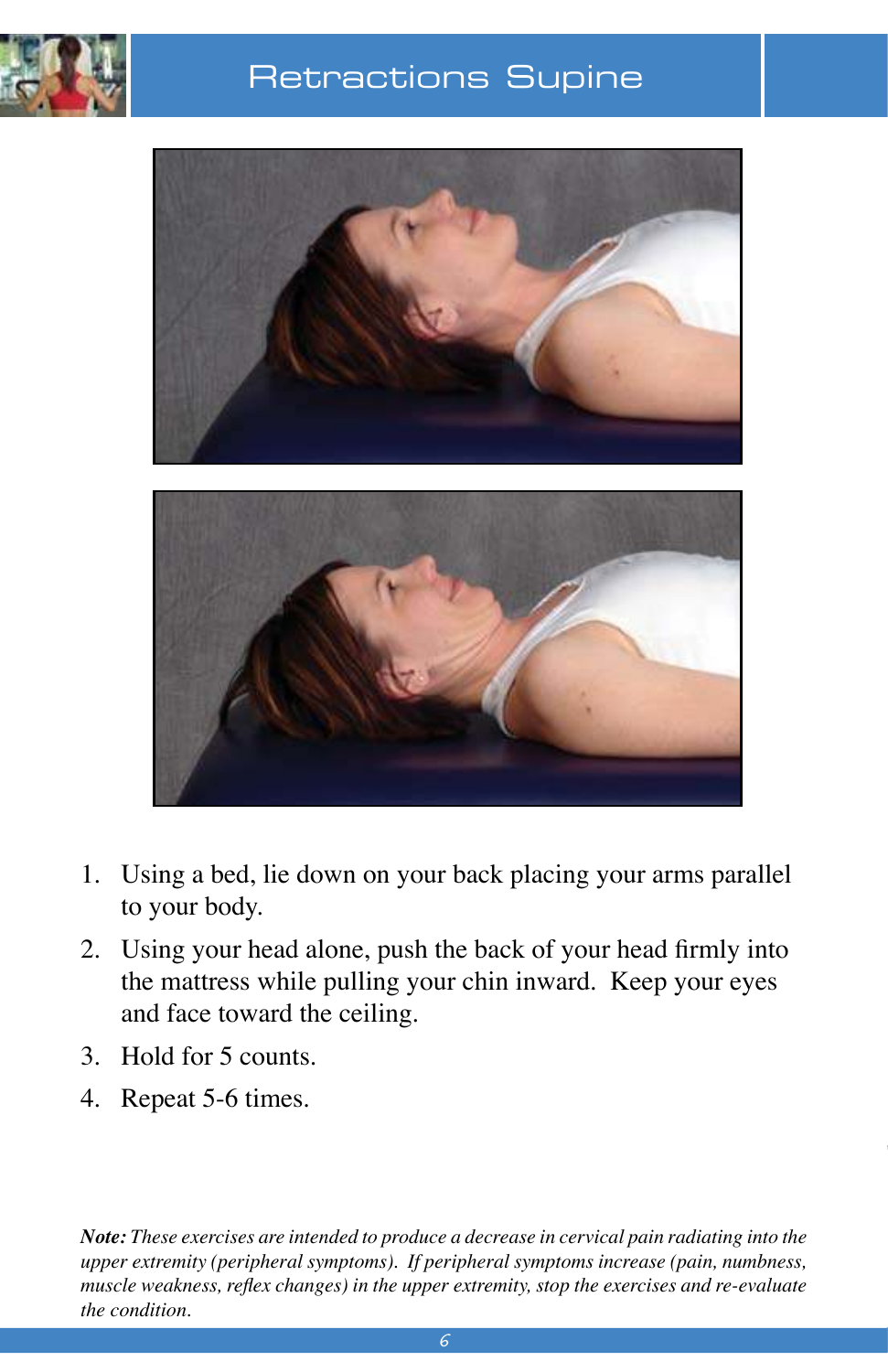### **POSTERIOR PROBLEMS**

*(i.e. Facet Syndrome, Degenerative Disc Disease, Soft Tissue - Muscle and Ligament)*

Cervical Exercises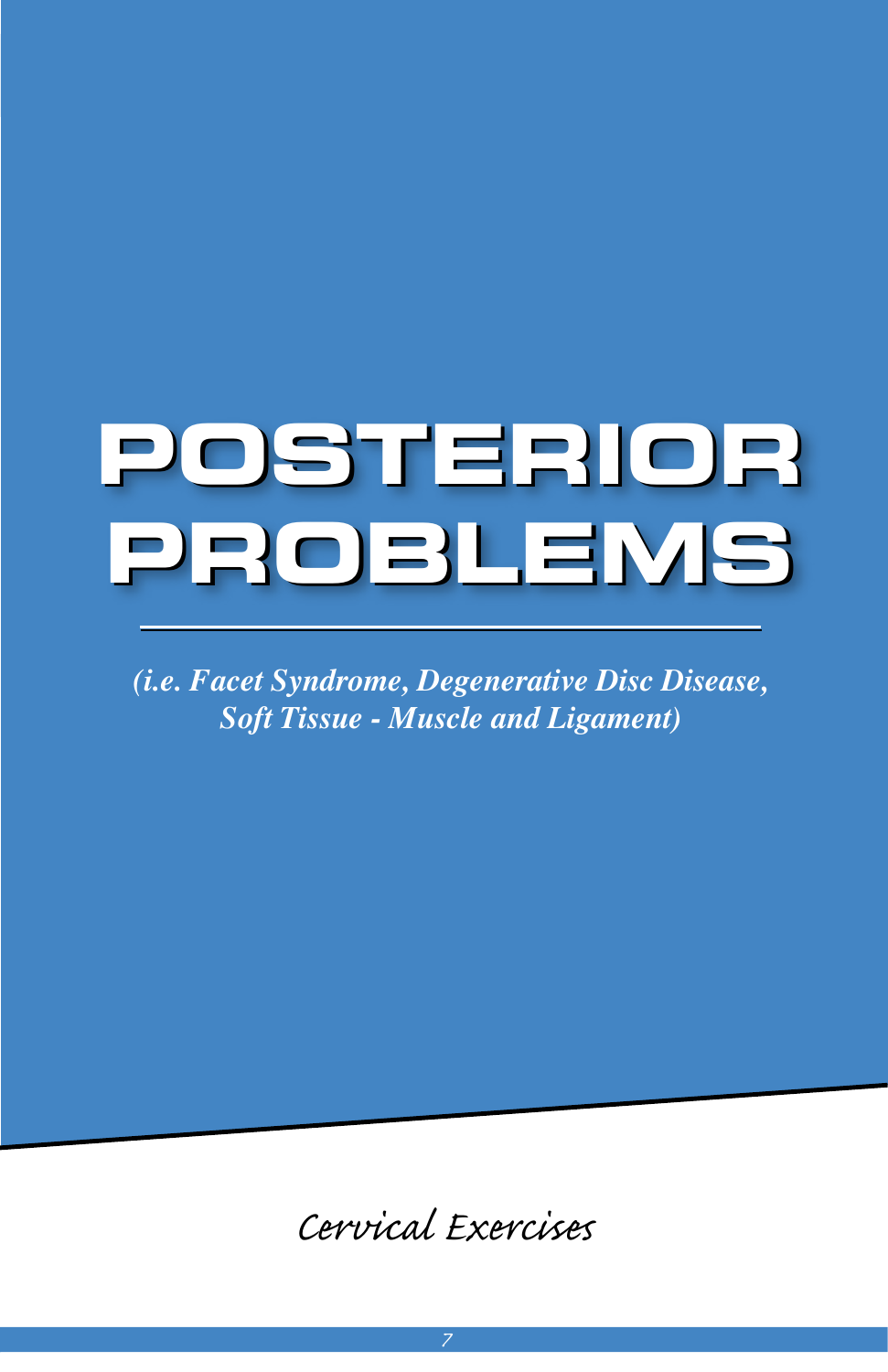

#### Flexion



- 1. Sit on a stool or the edge of a chair, allowing your body to completely relax and your head to drop forward with your chin as close as possible to your chest.
- Place your hands behind the back of your head with the fingers 2. interlocked.
- 3. Allow your arms to relax and your elbows to drop down toward the floor bringing your chin closer to your chest.
- 4. The exercise can be enhanced by using your hands to gently pull your chin even closer to your chest. Do not pull excessively. Simply add slight overpressure.
- 5. Hold for 5 counts.
- 6. Repeat 5-6 times.

*Note: This exercise is intended to be a gentle stretch that produces elongation of tightened tissue. The patient should use only the force that is needed to produce a comfortable stretch. High velocity forceful movements should never be used.*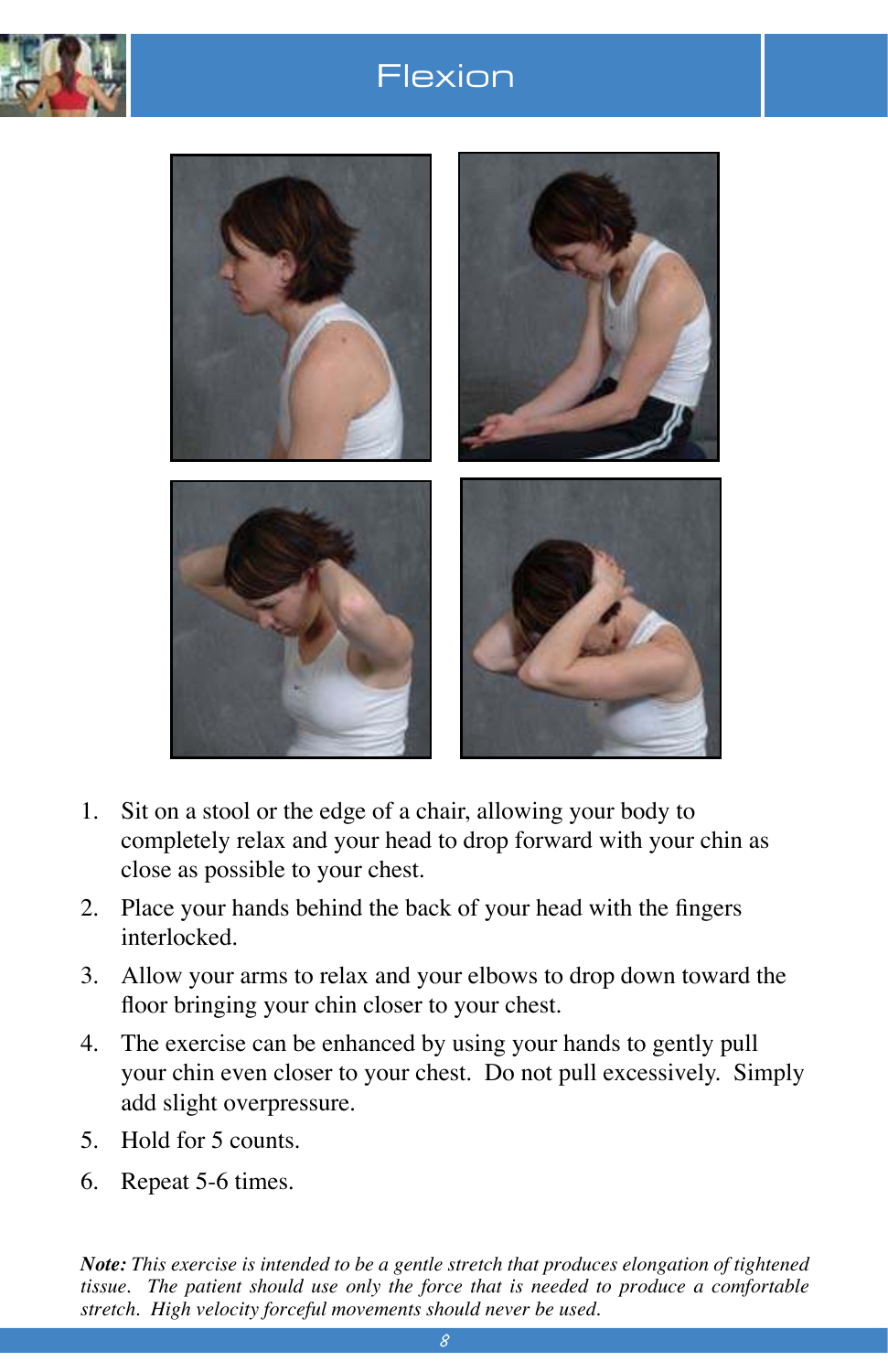#### Left & Right Rotation





- 1. Sit on a stool or the edge of a chair with your feet comfortably positioned, your back straight, and your hands on your thighs.
- 2. Rotate your head directly to the right and hold for 5 counts. Imagine your nose is painting a straight line from center to right.
- 3. Rotate your head directly to the left and hold for 5 counts. Imagine your nose is painting a straight line from center to left.
- 4. Repeat 3-10 times.

*Note: Some patients may have compromised vertebral artery flow. If your patient experiences any symptoms that might be related to vertebral artery syndrome (dizziness, visual disturbance, fainting) he should stop these exercises and his condition should be re-evaluated.*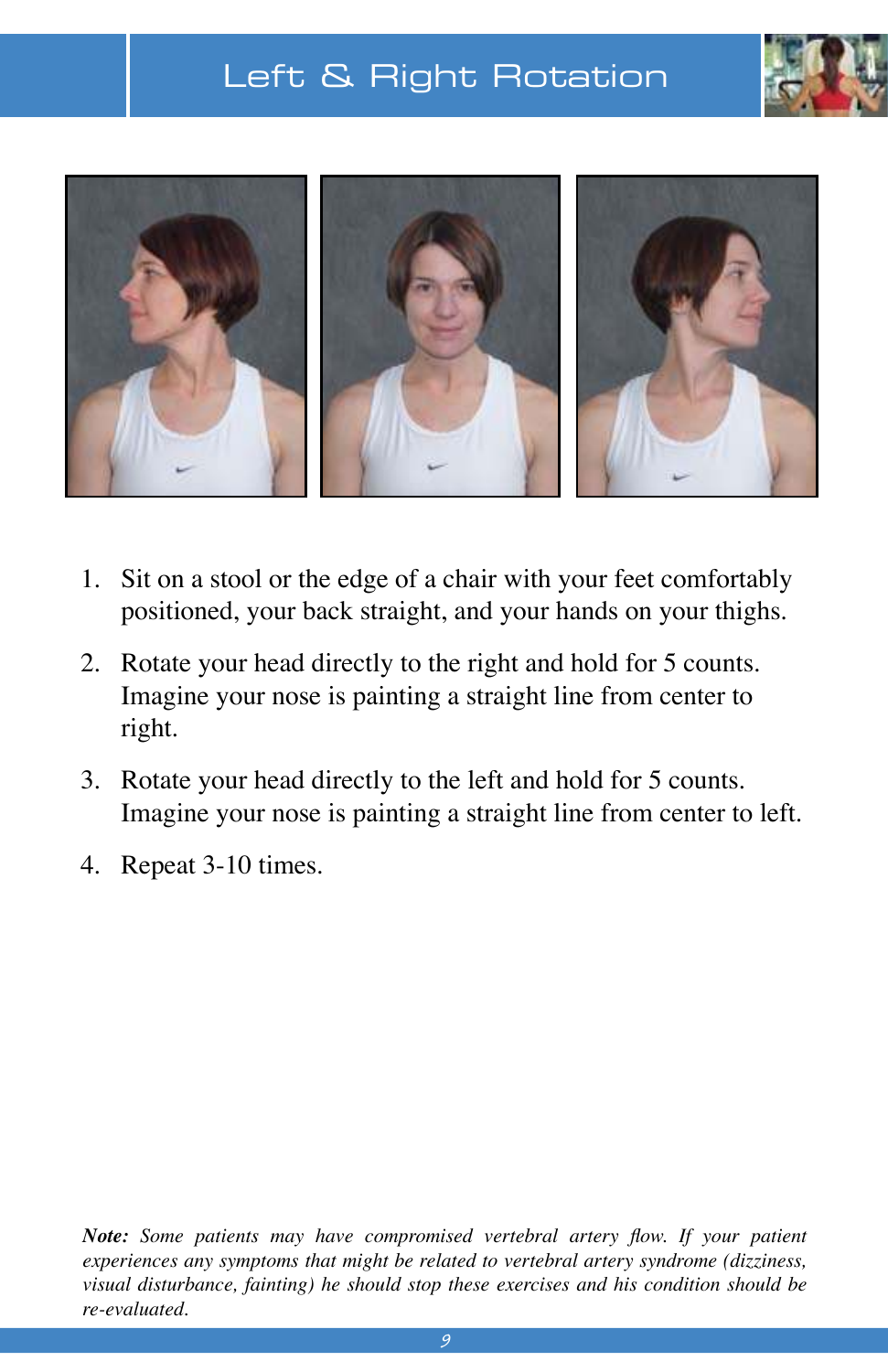

#### Left & Right Side Bending



- 1. Stand behind a chair with your back straight and your hand resting on the back of the chair.
- 2. With your right hand on the chair, tip your head directly to the left and hold for 5 counts.
- 3. With your left hand on the chair, tip your head directly to the right and hold for 5 counts.
- 4. Repeat 3-10 times.

*Note: Some patients may have compromised vertebral artery flow. If your patient experiences any symptoms that might be related to vertebral artery syndrome (dizziness, visual disturbance, fainting) he should stop these exercises and his condition should be re-evaluated.*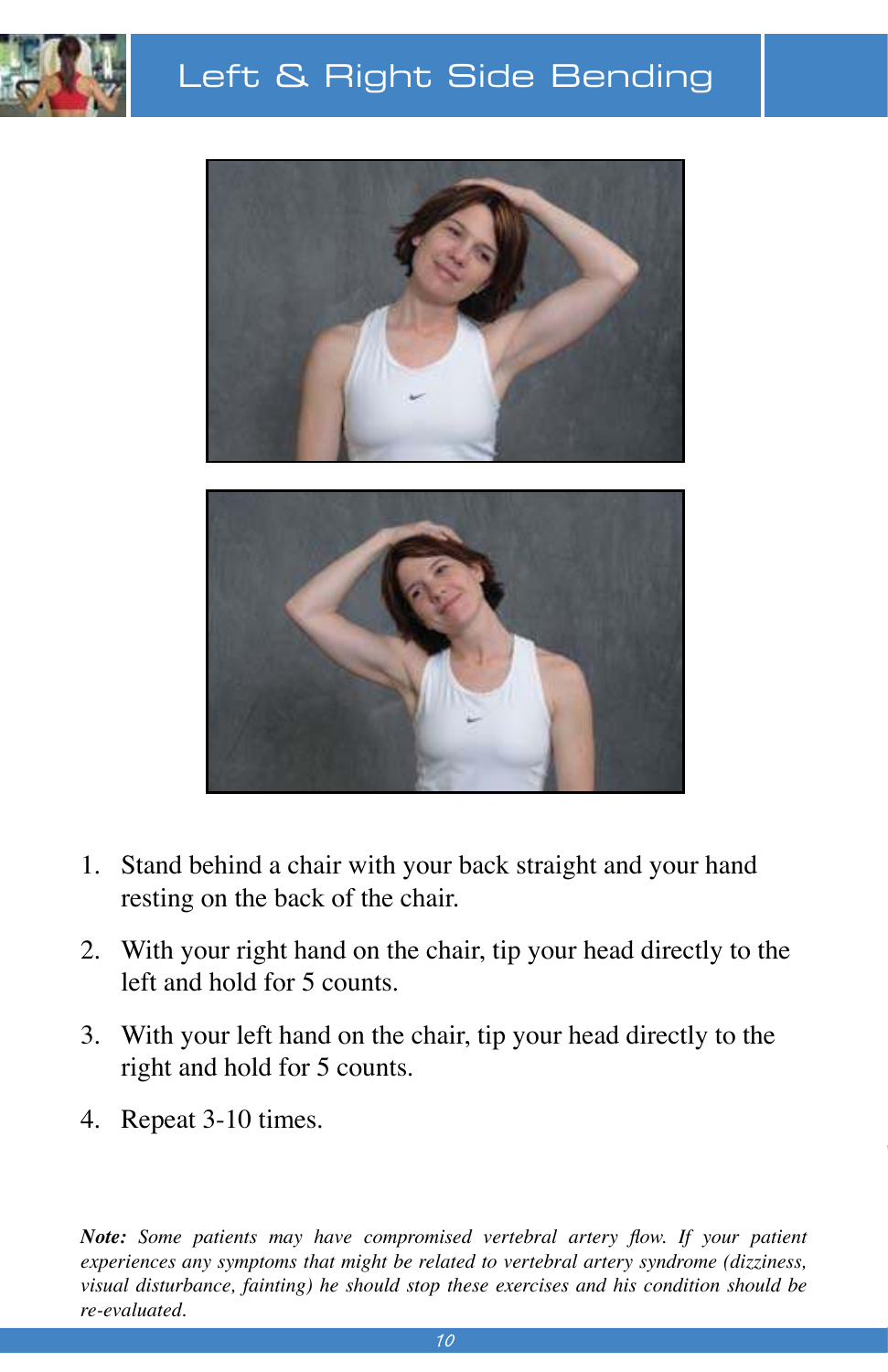## **ANTERIOR PROBLEMS**

*(i.e. Herniated / Protruding Disc)*

Lumbar Exercises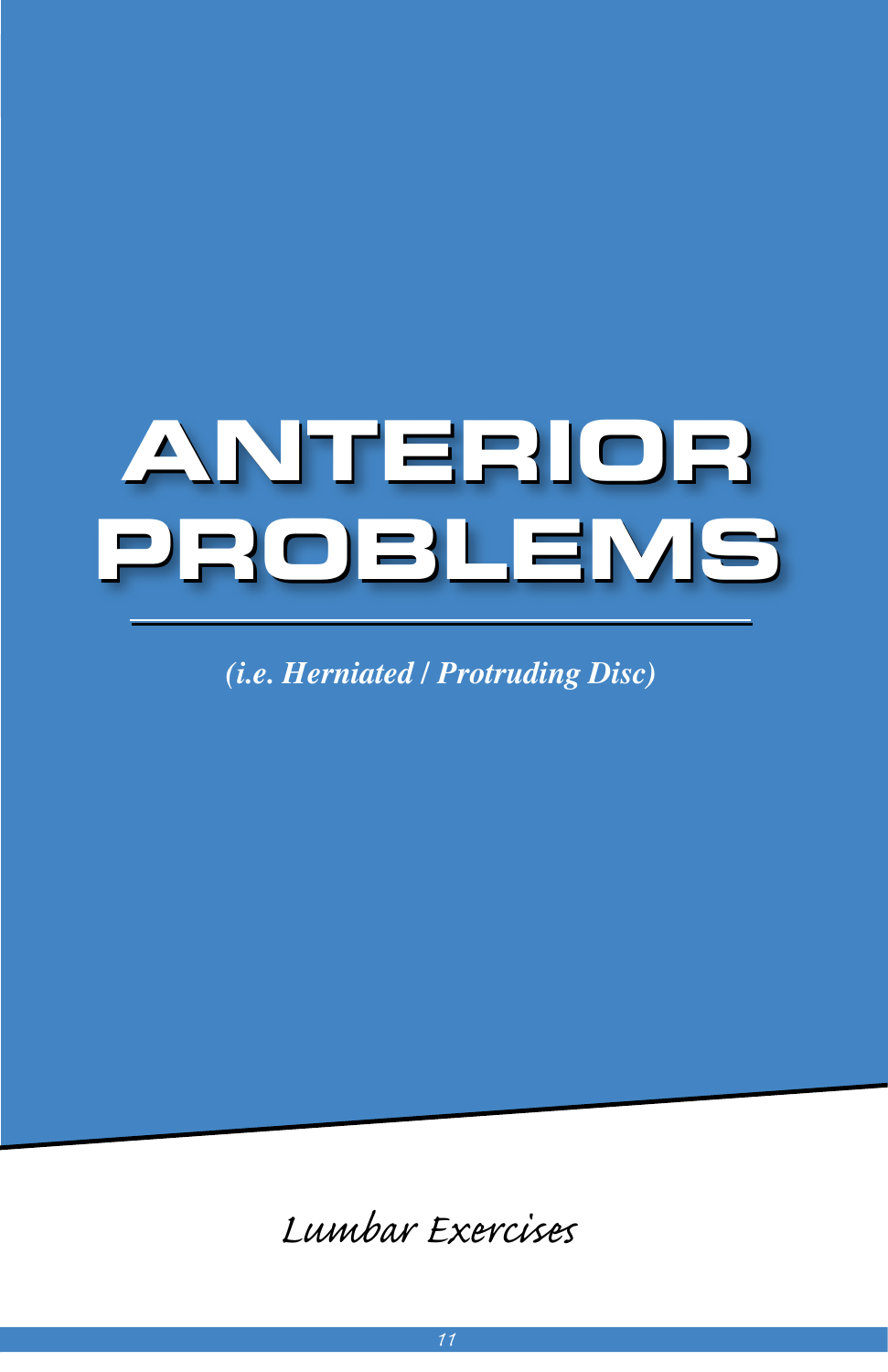

#### Prone On Elbows



- 1. Lie facedown with arms parallel to your body and your head turned to one side.
- 2. Bringing your arms forward and putting pressure on your forearms, raise your upper body. Make sure your elbows are placed directly under your shoulders. Hold for 10 counts.
- 3. Relax your lower your body back to the starting position.
- 4. Repeat 3-10 times.

*Note: These exercises are intended to reduce peripheral symptoms commonly associated with root entrapment (i.e., lower extremity radicular pain, weakness, reflex changes). If peripheral symptoms increase, these exercises should be stopped and the condition reevaluated.*

*If the clinician believes the patient's condition is stable enough for additional exercise, consideration should be given to adding exercises found on pages 16 - 21 of this manual. Most patients with herniated discs respond best to extension exercises, however, some will benefit from flexion patterns displayed on pages 16 - 21.*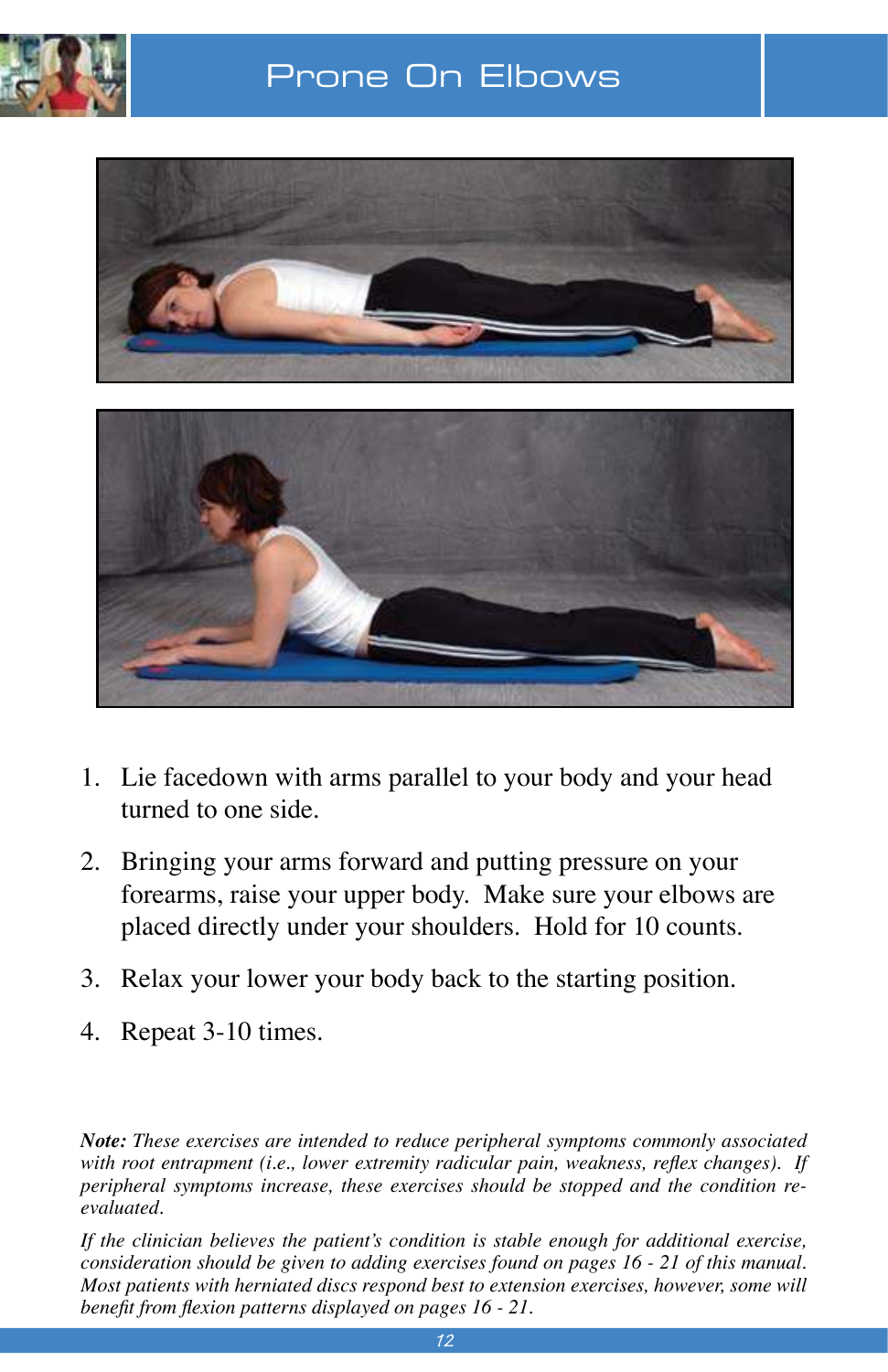#### Prone Press-Ups







- 1. Lie facedown with your hands under your shoulders as if preparing to do a push-up.
- 2. While relaxing your lower body, straighten your elbows. Extend your arms as far as possible and hold for 10 counts. Only your upper body should be raised. Do not raise your lower body (as in a conventional push-up).
- 3. Repeat 3-10 times.

*Note: These exercises are intended to reduce peripheral symptoms commonly associated with root entrapment (i.e., lower extremity radicular pain, weakness, reflex changes). If peripheral symptoms increase, these exercises should be stopped and the condition reevaluated.*

*If the clinician believes the patient's condition is stable enough for additional exercise, consideration should be given to adding exercises found on pages 16 - 21 of this manual. Most patients with herniated discs respond best to extension exercises, however, some will benefit from flexion patterns displayed on pages 16 - 21.*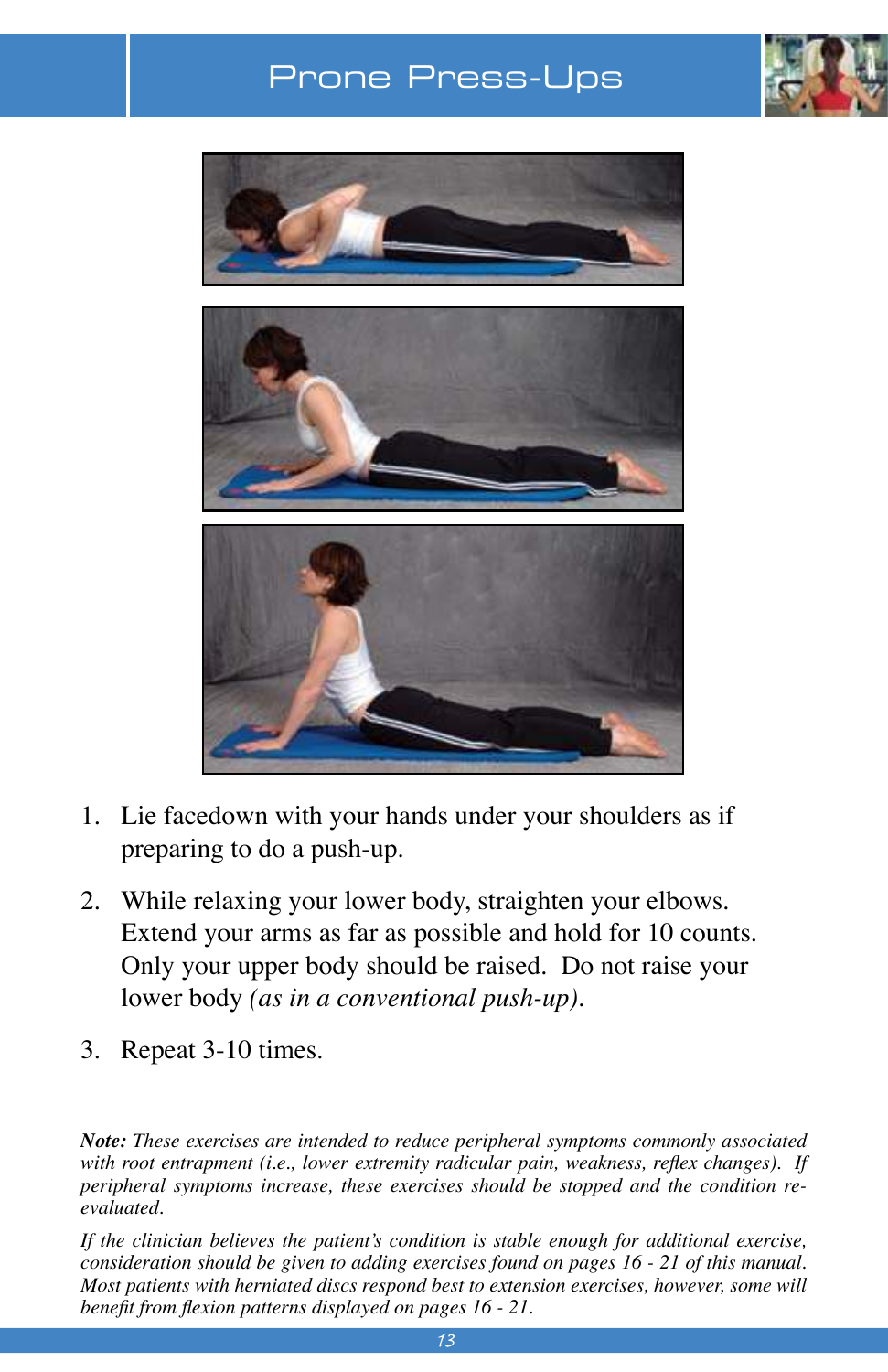

*(Creating a Lordosis or inward curve in the low back)*



- 1. Sit on a stool or the edge of a chair.
- 2. Slowly draw yourself up to an erect position, pulling your stomach inward while at the same time allowing your lower back to curve inward and the shoulders to be pulled back. This is Lordosis. Hold this extreme posture for a few seconds.
- 3. Return slowly to a comfortable seated posture.
- 4. Repeat this exercise 10-15 times in a slow rhythmic sequence. Repeat this exercise 3-4 times per day.

*Note: These exercises are intended to reduce peripheral symptoms commonly associated with root entrapment (i.e., lower extremity radicular pain, weakness, reflex changes). If peripheral symptoms increase, these exercises should be stopped and the condition reevaluated.*

*If the clinician believes the patient's condition is stable enough for additional exercise, consideration should be given to adding exercises found on pages 16 - 21 of this manual. Most patients with herniated discs respond best to extension exercises, however, some will benefit from flexion patterns displayed on pages 16 - 21.*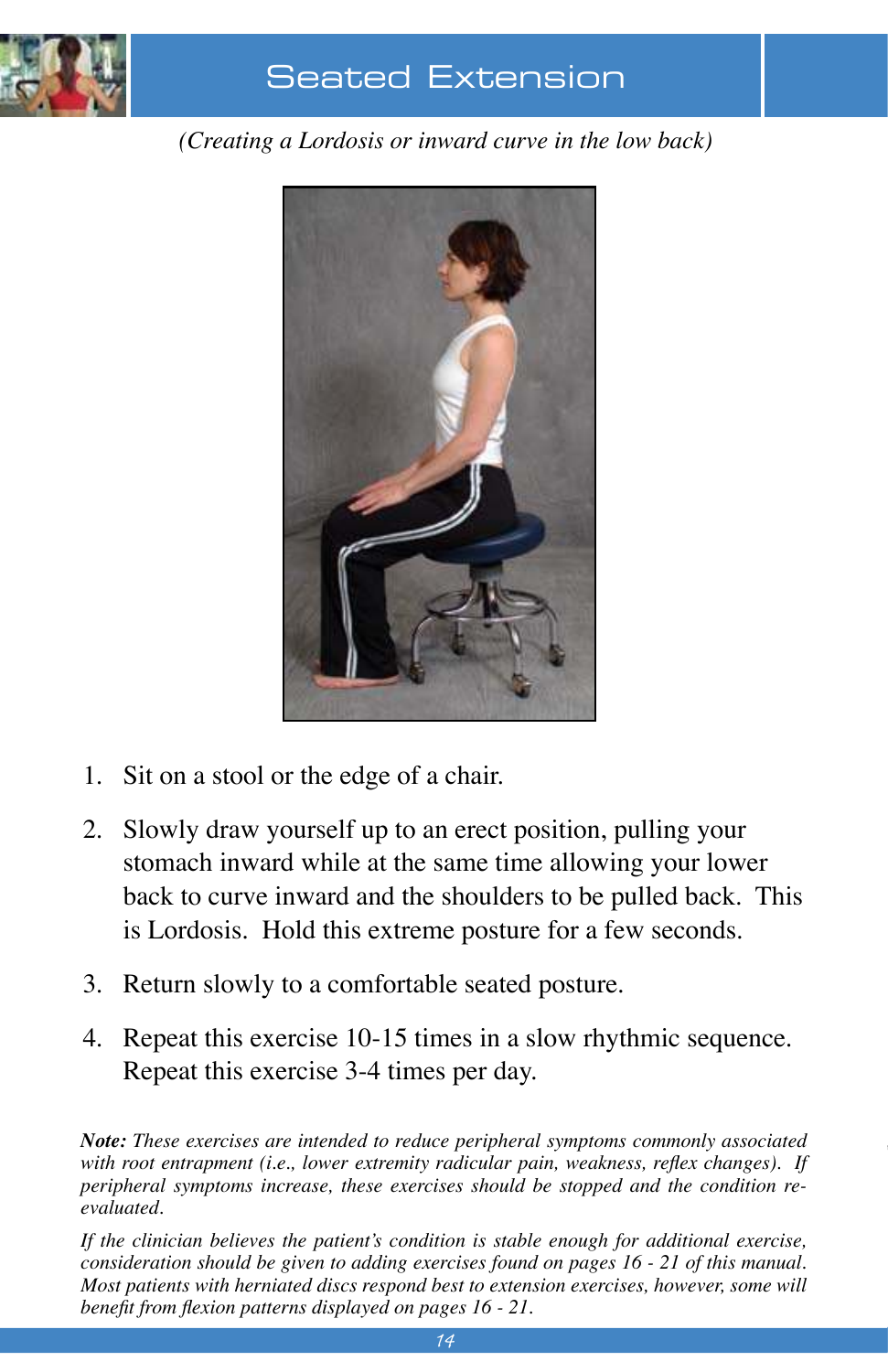### **POSTERIOR PROBLEMS**

*(i.e. Facet Syndrome, Degenerative Disc Disease, Soft Tissue - Muscle and Ligament)*

Lumbar Exercises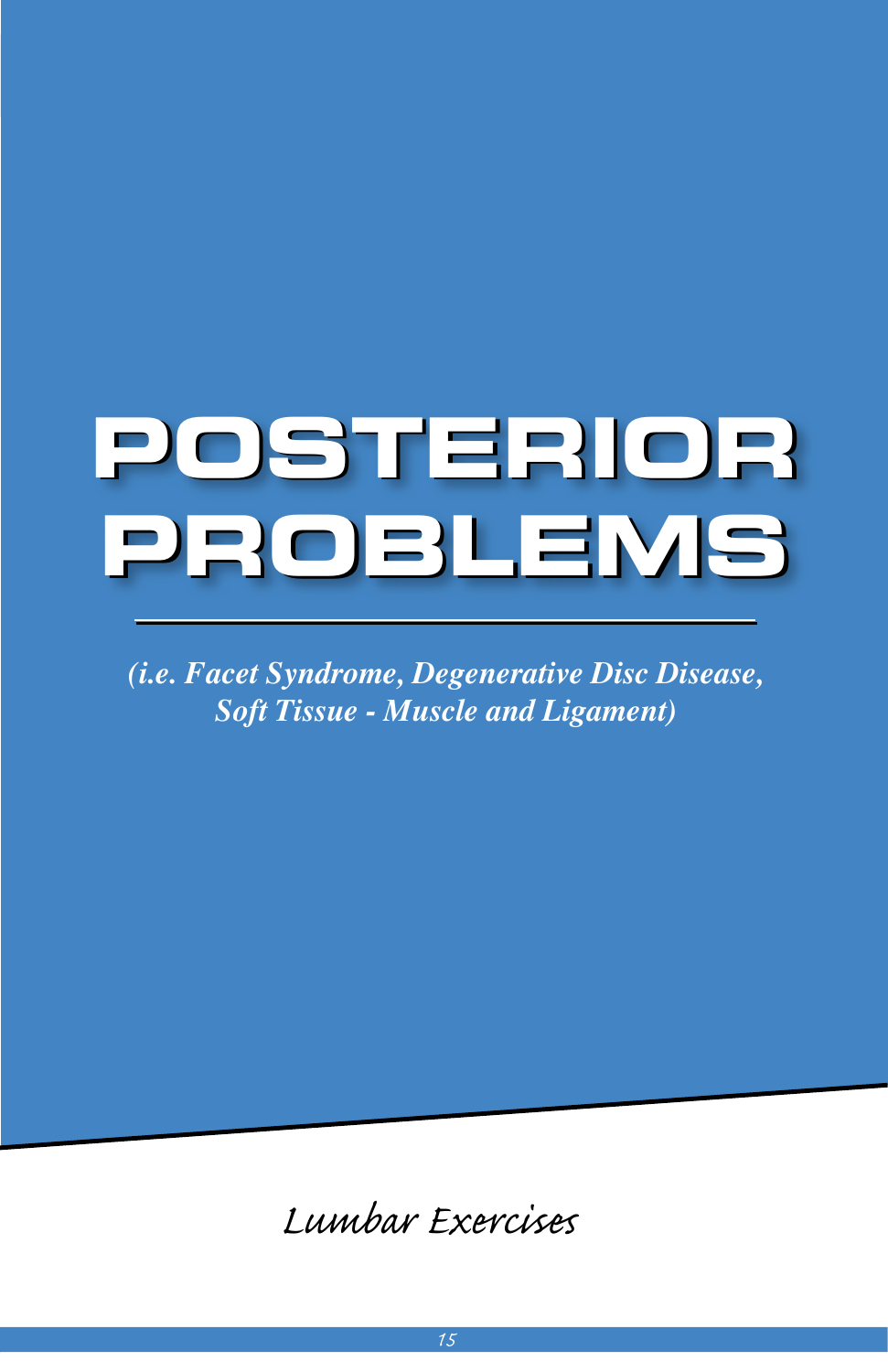

#### Pelvic Tilt





- 1. Lie on your back placing your hands on your abdomen.
- 2. Exhale, pulling in the your abdomen, and rolling your pelvis backward. Your low back should be pressed into the surface upon which you are lying.
- 3. Hold 5 counts.
- 4. Repeat 3-10 times.

*Note: The key to this exercise is the kinesthetic awareness of the abdominal muscles to control the position of the pelvis. The patient should be led to focus on abdominal contractions, avoiding holding the breath, and feel the posterior movement of the pelvis. The low back should be pressing on the supportive surface as the exercise is completed.*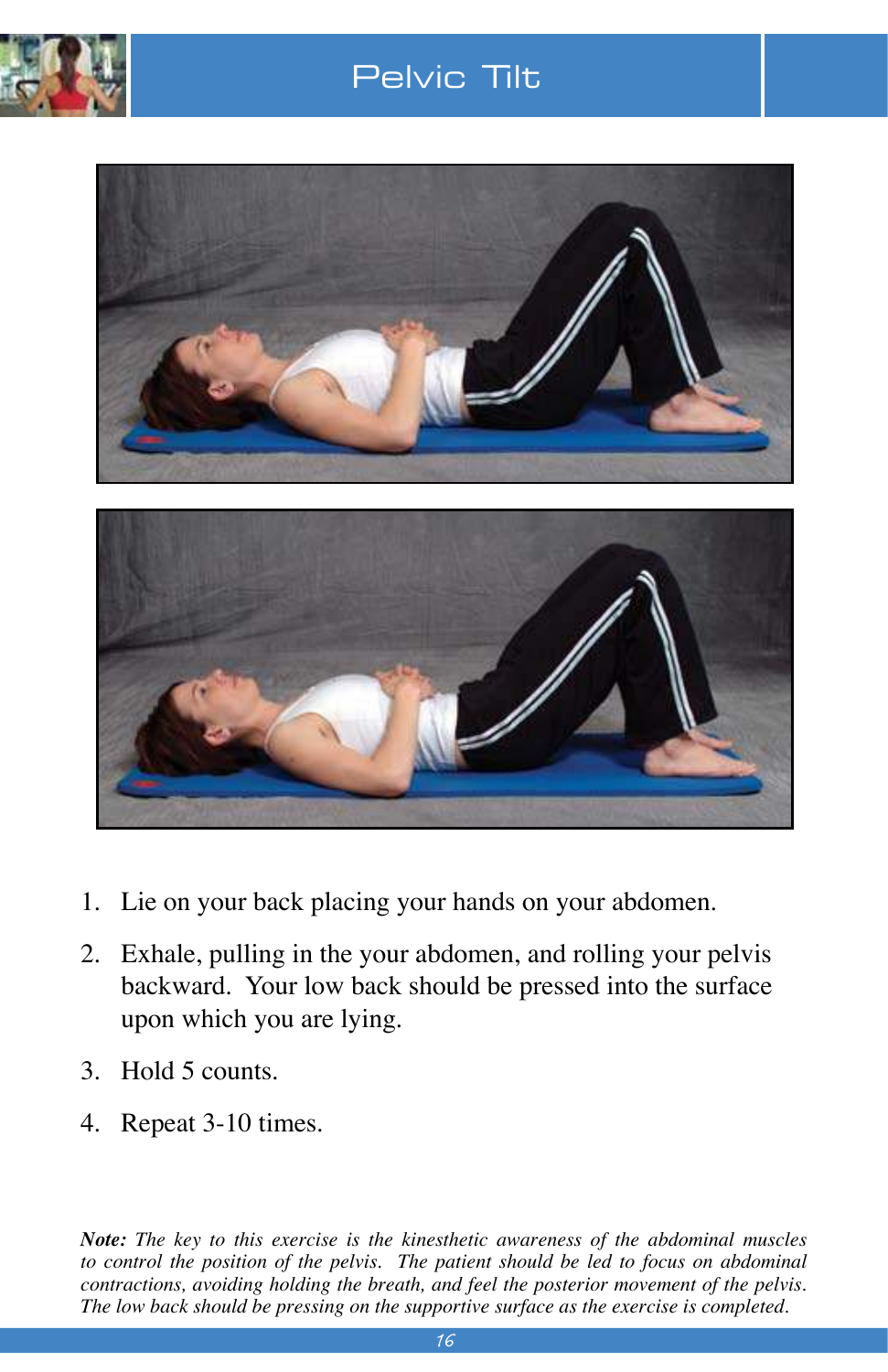#### Knee-Chest





- 1. Lie on your back, placing your arms parallel to your body.
- 2. Exhale while pulling in your abdomen.
- 3. Bring one knee toward your chest. You may want to use your hands to gently assist your knee toward your chest by grasping just below and in front of your knee.
- 4. Hold 5 counts.
- 5. Slowly lower your leg, return to the starting position.
- 6. Repeat using the opposite leg.
- 7. Repeat 3-10 times.

*Note: Knee to chest exercises help to elongate the gluteal muscles, provide some stretch to the hamstrings, produce a posterior movement of the pelvis, and produce flexion in the lower lumbar spine. The posterior tissue in the lumbar spine is gently stretched by these movements. These movements should be carried out slowly and rhythmically.*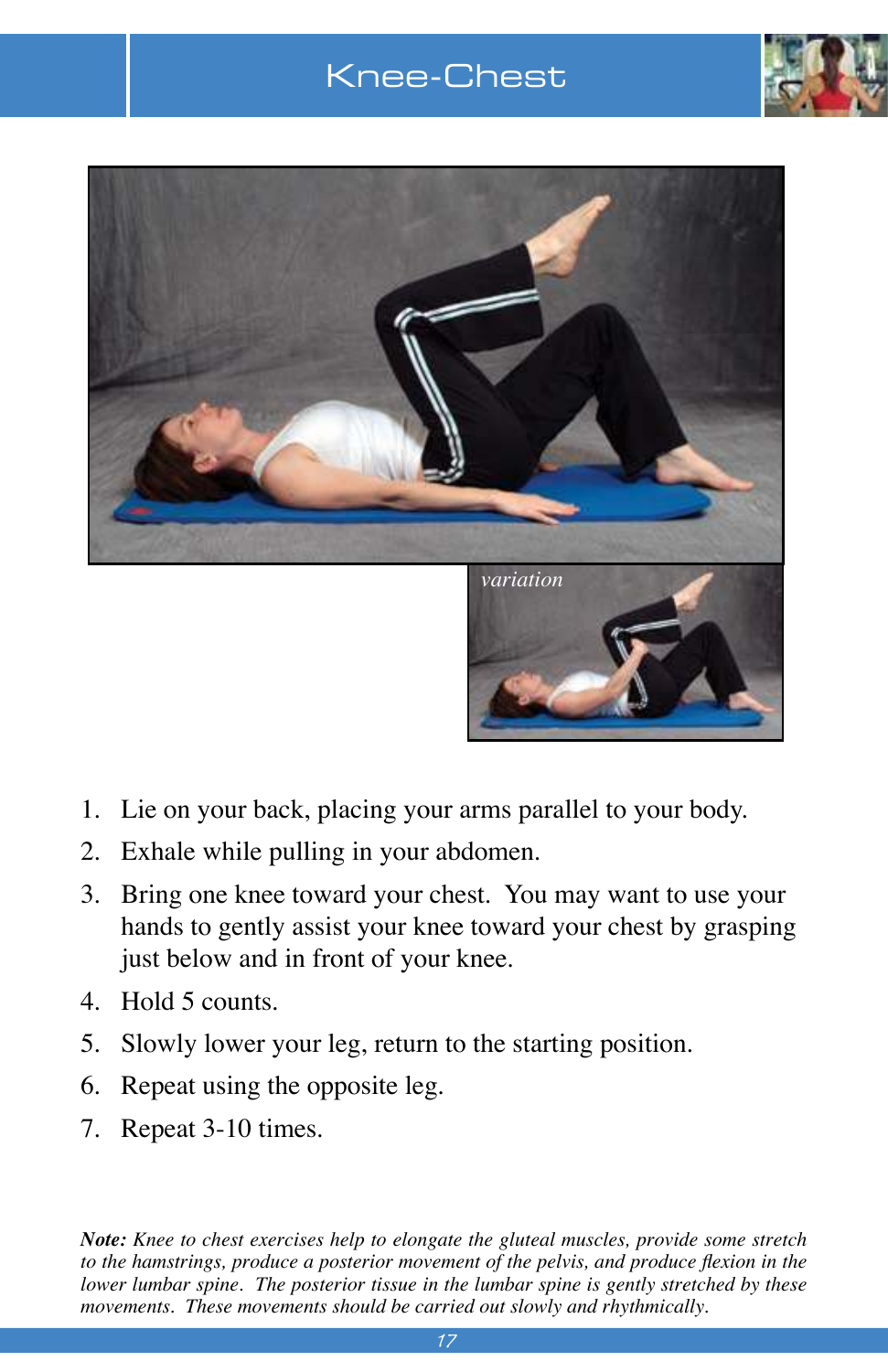



- 1. Lie on your back placing your arms parallel to your body.
- 2. Exhale while tightening your buttocks and pulling in your abdomen.
- 3. Bring both knees toward your chest clasping your arms around your knees.
- 4. Gently rock back and forth 5 times.
- 5. Return to starting position.
- 6. Repeat 3-10 times.

*Note: Knee-to-chest exercises help to elongate the gluteal muscles, provide some stretch to the hamstrings, produce a posterior movement of the pelvis, and produce flexion in the lower lumbar spine. The posterior tissue in the lumbar spine is gently stretched by these movements. These movements should be carried out slowly and rhythmically.*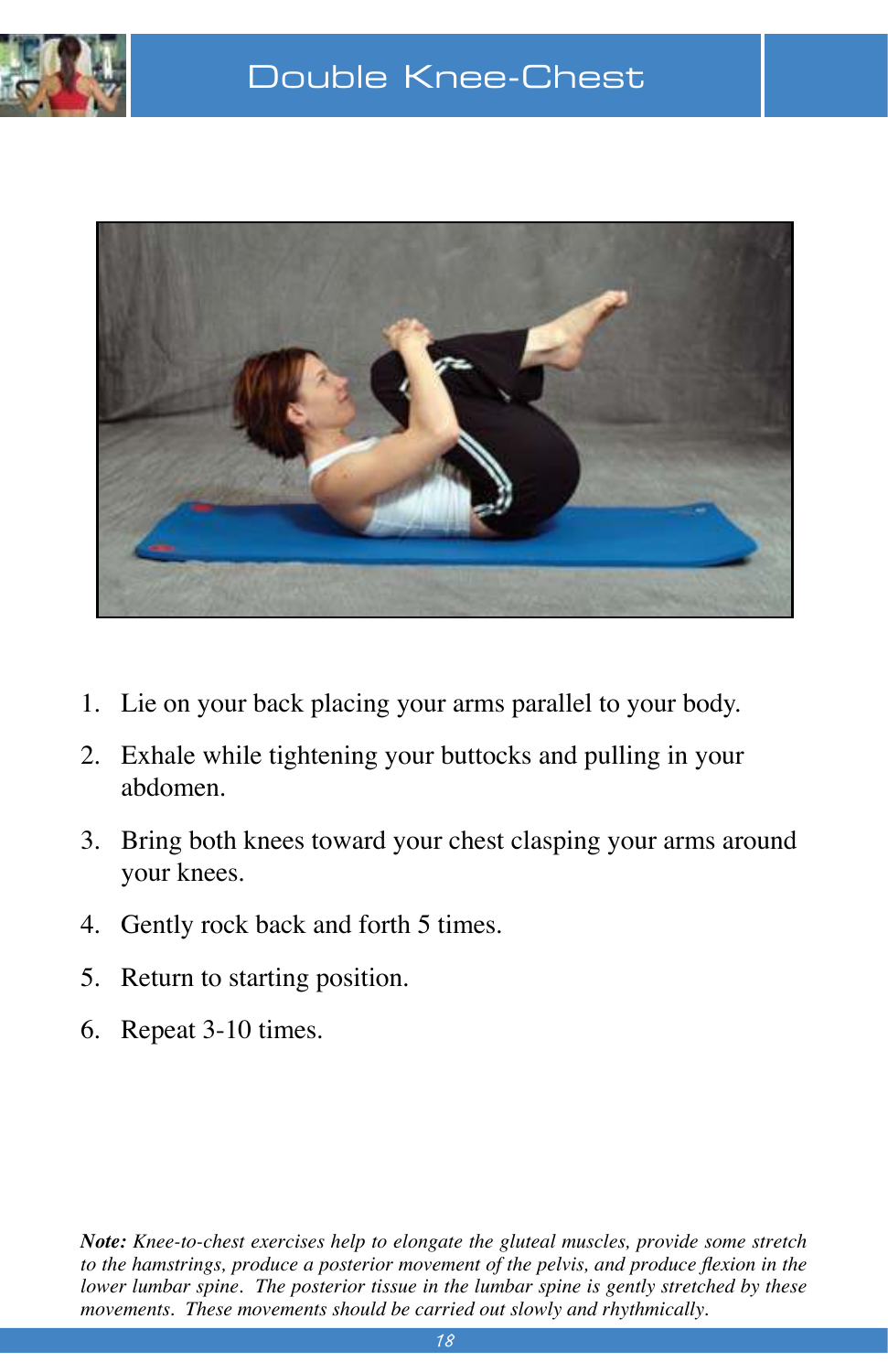#### Half Sit-Ups





- 1. Lie on your back, stretching your arms straight out toward your knees.
- 2. Exhale, and while tightening your abdominal muscles, stretch your arms forward pulling your shoulders off the floor.
- 3. Hold  $5$  counts.
- 4. Repeat 3-10 times.

*Note: Do not be confused by the term "sit up." This exercise should be performed as a "curl up." It is important that the movement be driven by the abdominal muscles and not the hip flexors. A degree of lumbar flexion should be achieved. If the hip flexors are used excessively (as in the traditional sit up) the lumbar spine will be extended.*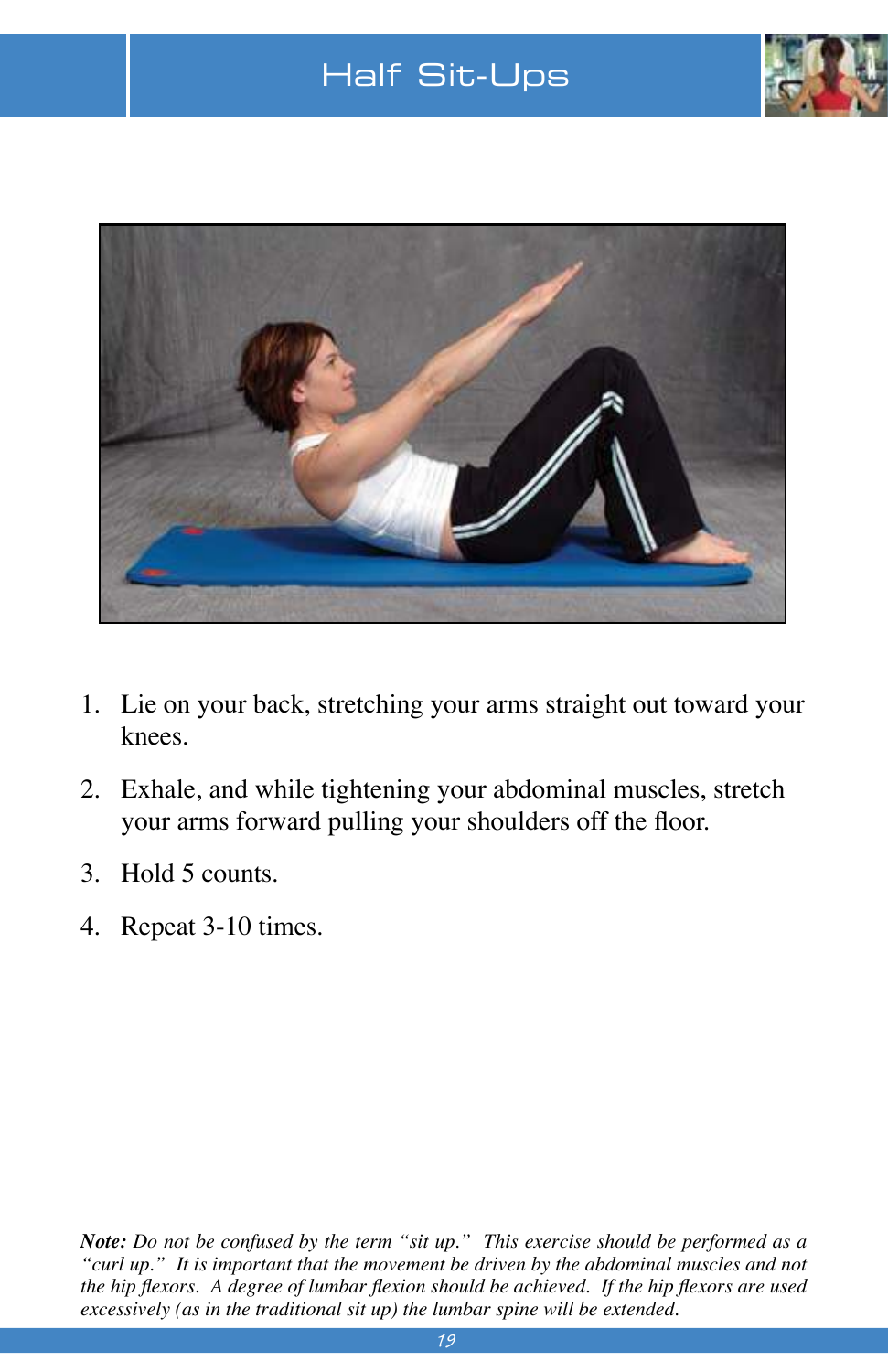

#### Cat-Back



- 1. Kneel down on all fours with your head dropped down.
- 2. Exhale and while tightening your abdominal muscles curve your back upward into an arch.
- 3. Hold  $5$  counts.
- 4. Repeat 3-10 times.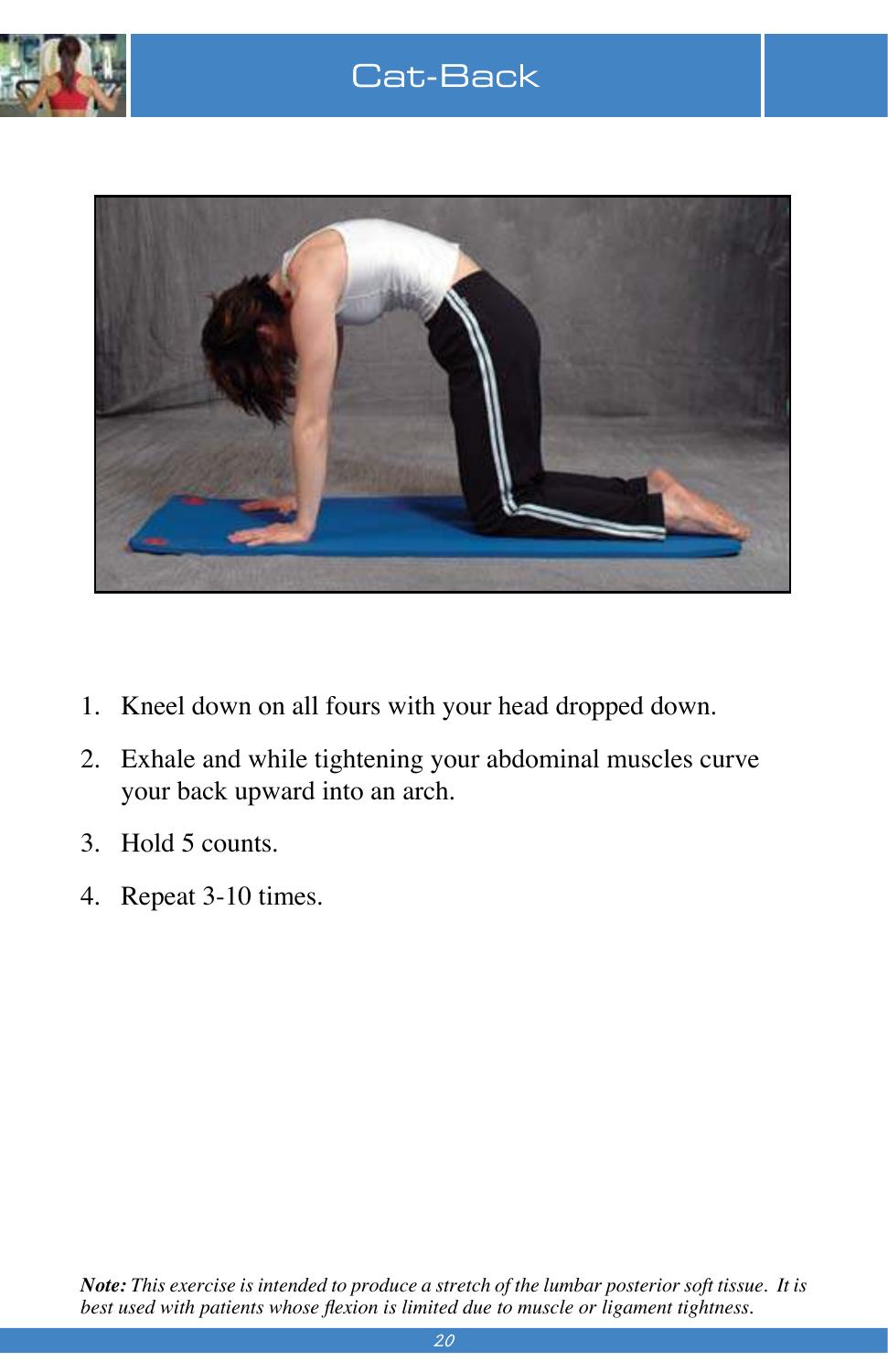#### Seated Flexion





- 1. Sit on a stool or the edge of a chair with your feet positioned well apart and your hands on your thighs.
- 2. Bend forward and grasp your ankles.
- 3. Holding your ankles, slowly pull your body and head toward the floor.
- 4. Releasing your ankles, stretch and reach with your hands under the chair thus pulling your body even further down.
- 5. Repeat this exercise 5 or 6 times in a slow rhythmic sequence.

*Note: This exercise is intended to produce a stretch of the lumbar posterior soft tissue. It is best used with patients whose flexion is limited due to muscle or ligament tightness.*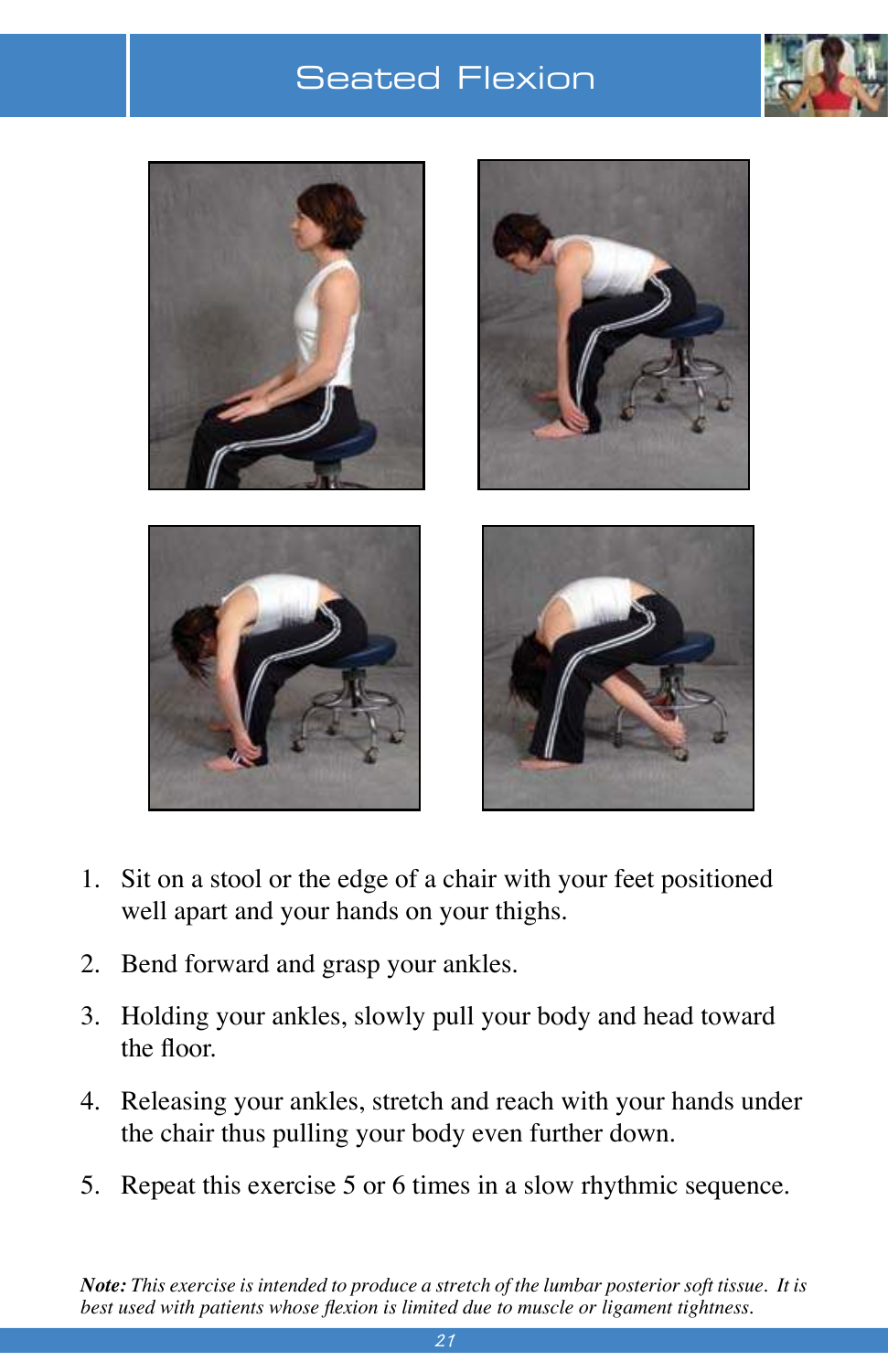# **BALL BALL EXERCISES**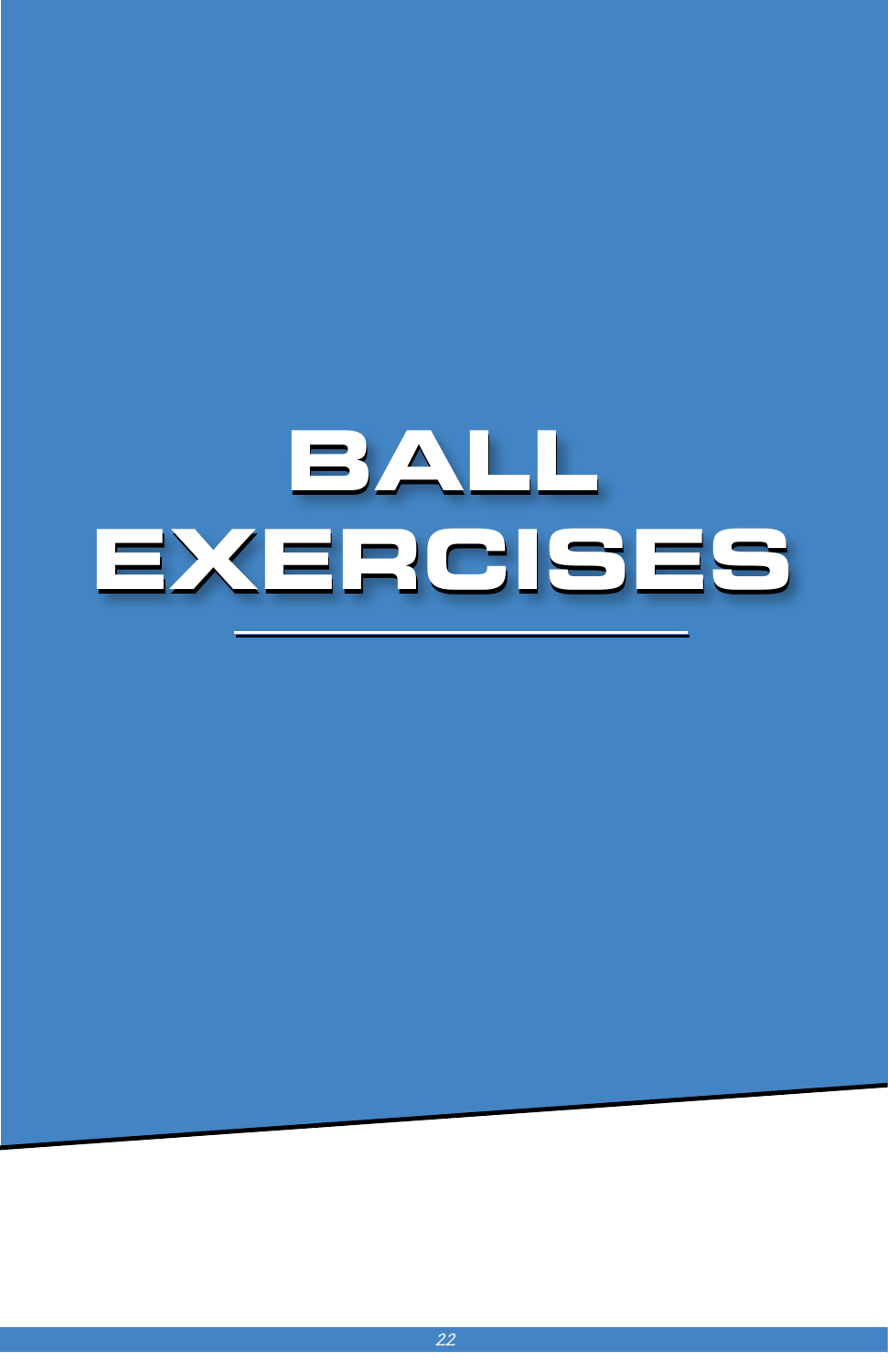#### Seated Pelvic Tilt





*(Back Muscle Warm-Ups)*

- 1. With your back straight and in an upright position, sit directly over the center of the ball with your legs squarely in front.
- 2. Tilt your pelvis forward as if your pelvis is a glass of water and you are emptying water. Hold for 5 counts.
- 3. Tilt your pelvis backward and hold for 5 counts.
- 4. Return to upright position.
- 5. Repeat 6-8 times.

*Note: The exercise ball is a very effective tool for facilitating core or trunk strengthening. While acutely involved patients are not usually candidates for ball exercises, those patients whose symptoms are resolving and who can benefit from core strengthening may respond well to these movement patterns using the ball.*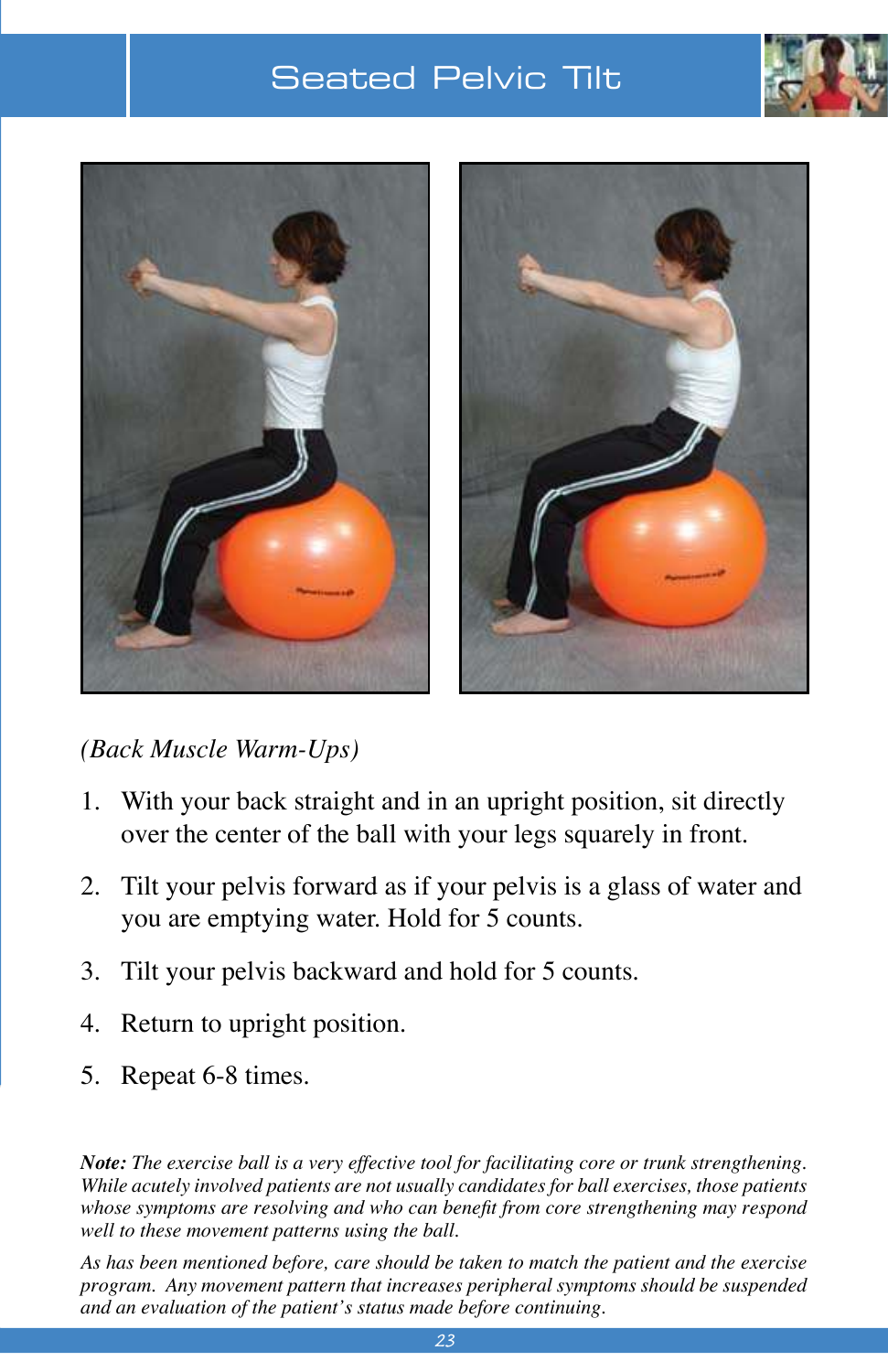

#### Standing Pelvic Tilt



*(Back Muscle Warm-Ups)*

- 1. Place both hands in the center of the ball, hands and feet slightly apart for balance. With your back straight and your knees slightly bent, lean over the ball.
- Tilt your pelvis forward. Hold for 5 counts. 2.
- Tilt your pelvis backward and hold for 5 counts. 3.
- 4. Straighten your back.

*Note: The exercise ball is a very effective tool for facilitating core or trunk strengthening. While acutely involved patients are not usually candidates for ball exercises, those patients whose symptoms are resolving and who can benefit from core strengthening may respond well to these movement patterns using the ball.*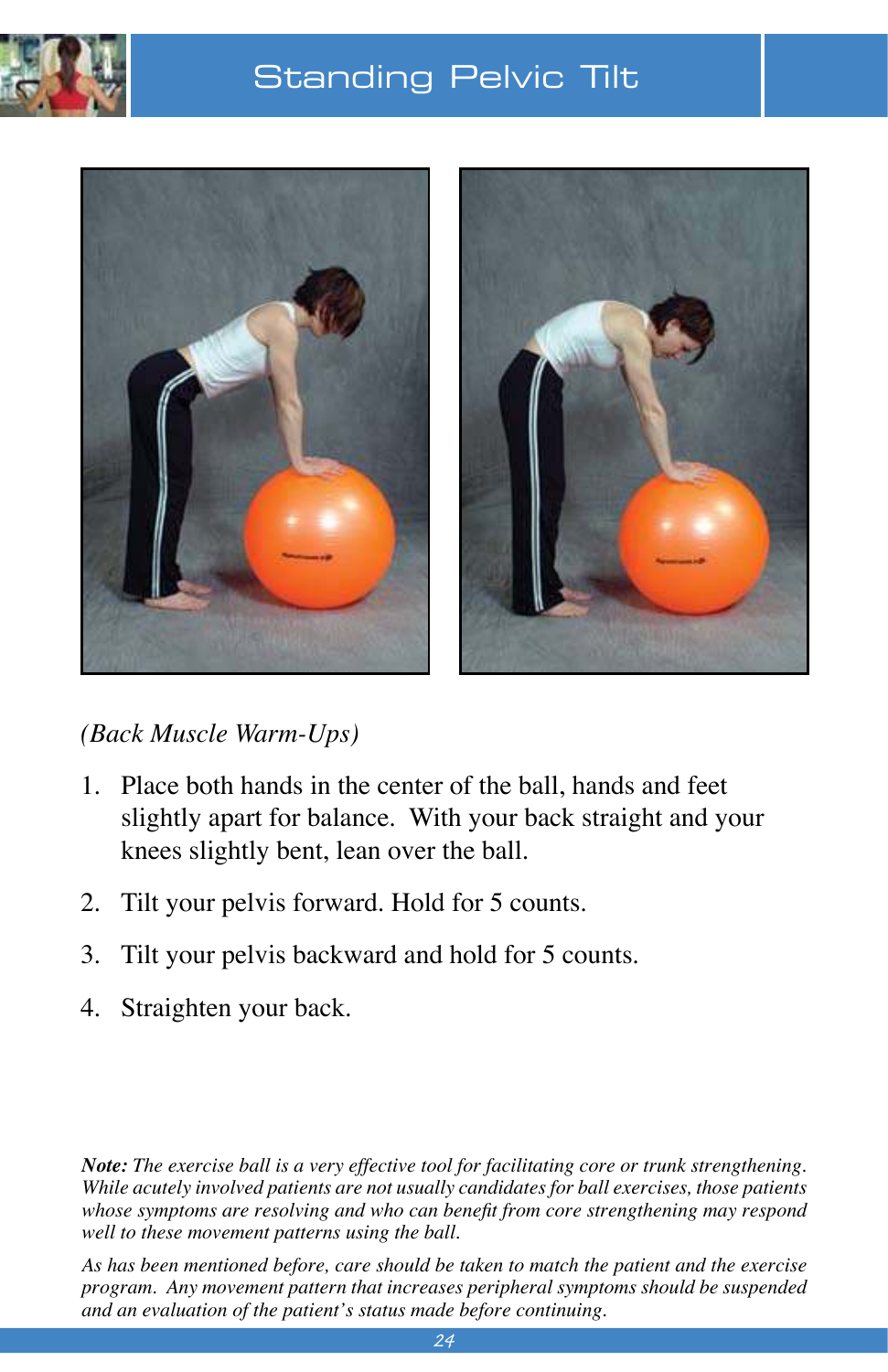#### **Crunches**





- 1. Begin in a supine position with your arms crossed over your chest. If there is lower-back tension, adjust your position by walking forward or backward until a comfort level is established.
- 2. Slowly lift your head and shoulders, curling slightly forward, not more than 45°.
- 3. Slowly return to starting position.
- 4. Repeat  $8-15$  times.

*Note: The exercise ball is a very effective tool for facilitating core or trunk strengthening. While acutely involved patients are not usually candidates for ball exercises, those patients whose symptoms are resolving and who can benefit from core strengthening may respond well to these movement patterns using the ball.*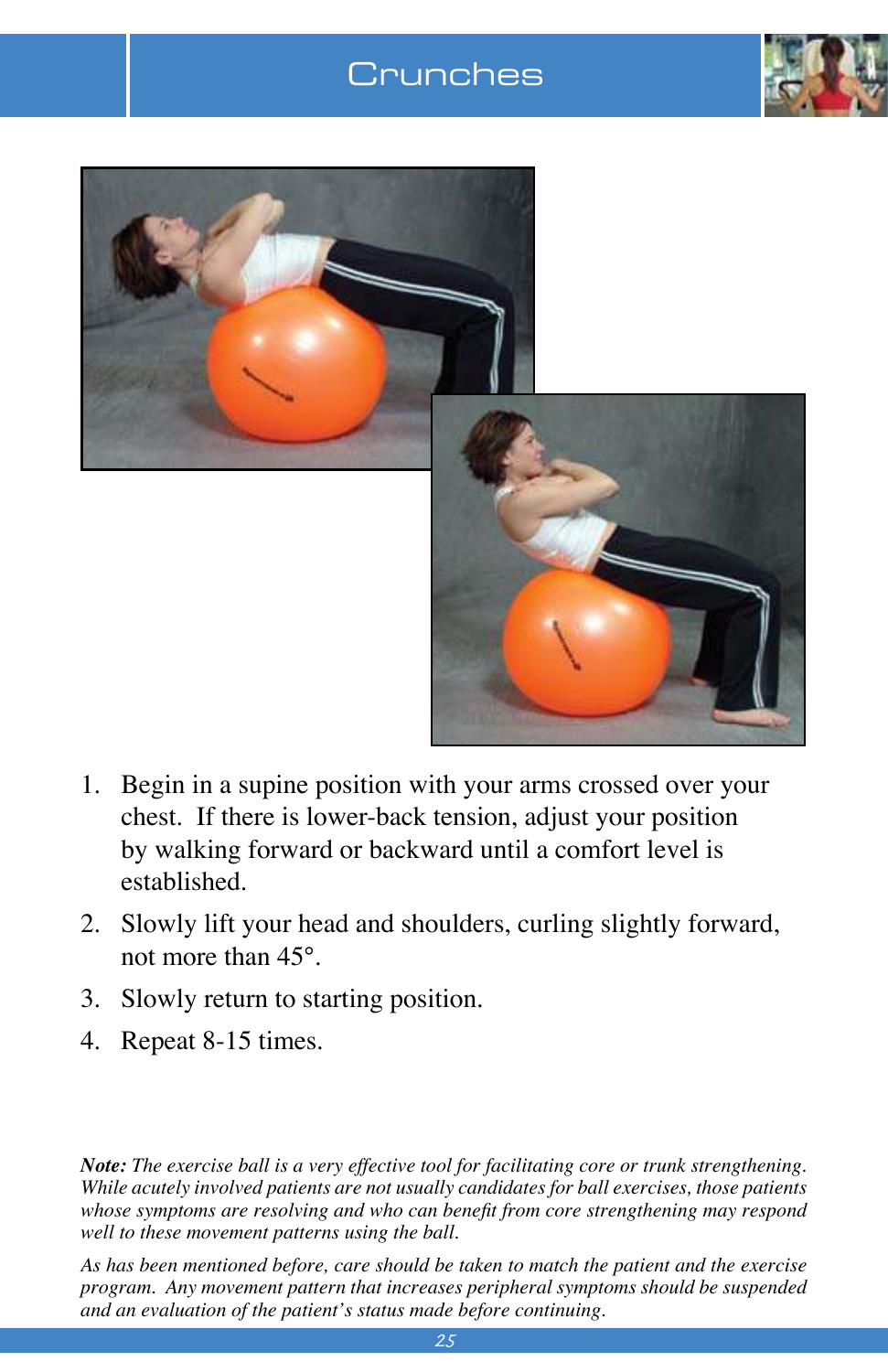

#### Crunch with Leg Lifts



- 1. Begin in a supine position with your arms up and hands behind your head. If there is lower-back tension, adjust your position by walking forward or backward until a comfort level is established.
- 2. Slowly lift your head and shoulders, curling slightly forward, not more than 45<sup>°</sup>.
- 3. Slowly lift your right foot up and down. Repeat 8-15 times.
- 4. Slowly lift your left foot up and down. Repeat 8-15 times.

*Note: The exercise ball is a very effective tool for facilitating core or trunk strengthening. While acutely involved patients are not usually candidates for ball exercises, those patients whose symptoms are resolving and who can benefit from core strengthening may respond well to these movement patterns using the ball.*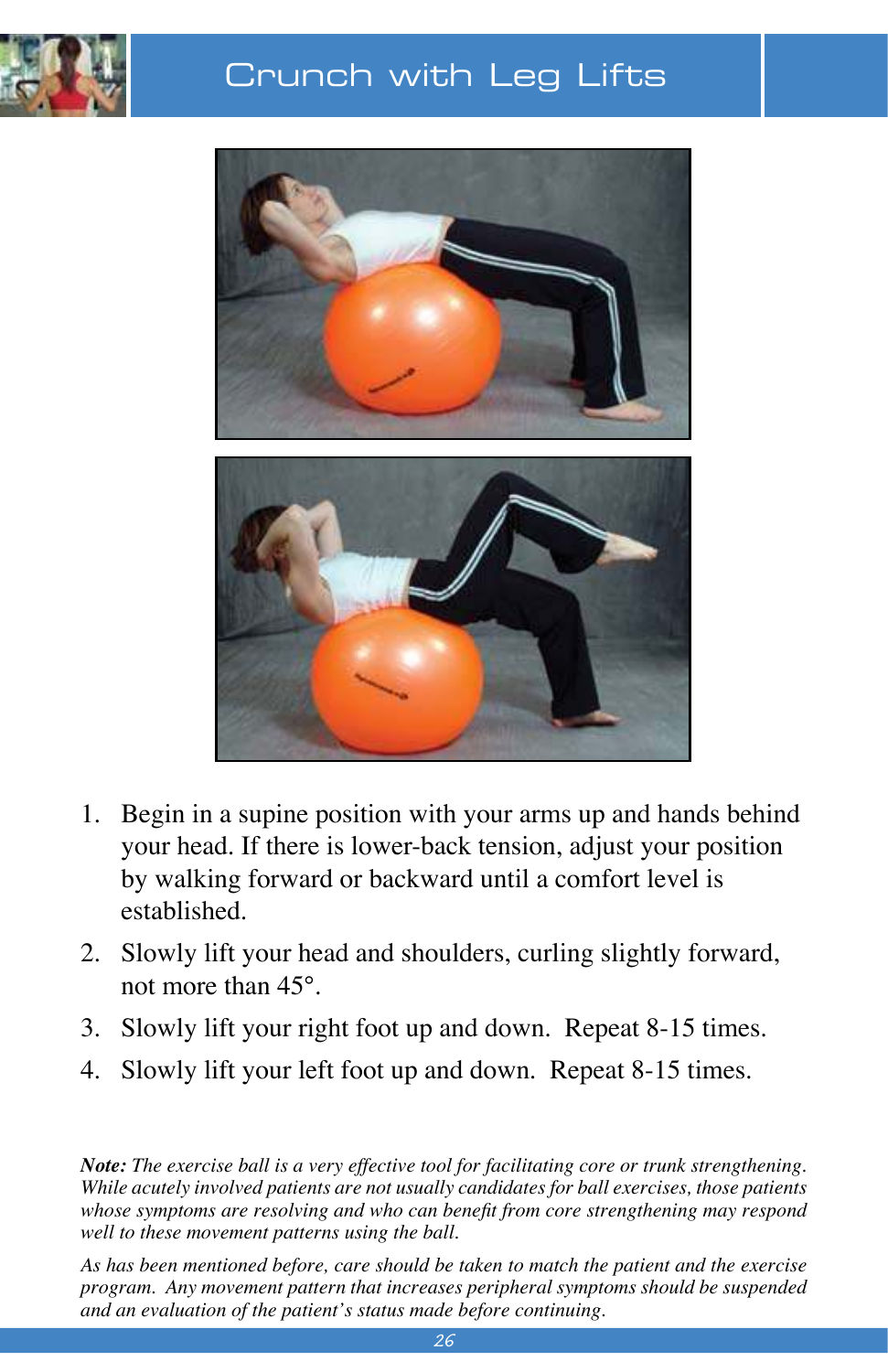#### **Obliques**





- 1. With your back straight and in an upright position, sit directly over the center of the ball with your legs squarely in front.
- 2. Using your right arm, place your right hand on the back of your head. Keep your elbow raised and to the side.
- 3. Tighten your abdominal muscles and tip your upper body to the right. Slowly return to the upright position. Repeat 8-15 times.
- 4. Using your left arm and tightening your abdominal muscles, tip your upper body to the left. Slowly return to the upright position repeat the exercise 8-15 times.

*Note: The exercise ball is a very effective tool for facilitating core or trunk strengthening. While acutely involved patients are not usually candidates for ball exercises, those patients whose symptoms are resolving and who can benefit from core strengthening may respond well to these movement patterns using the ball.*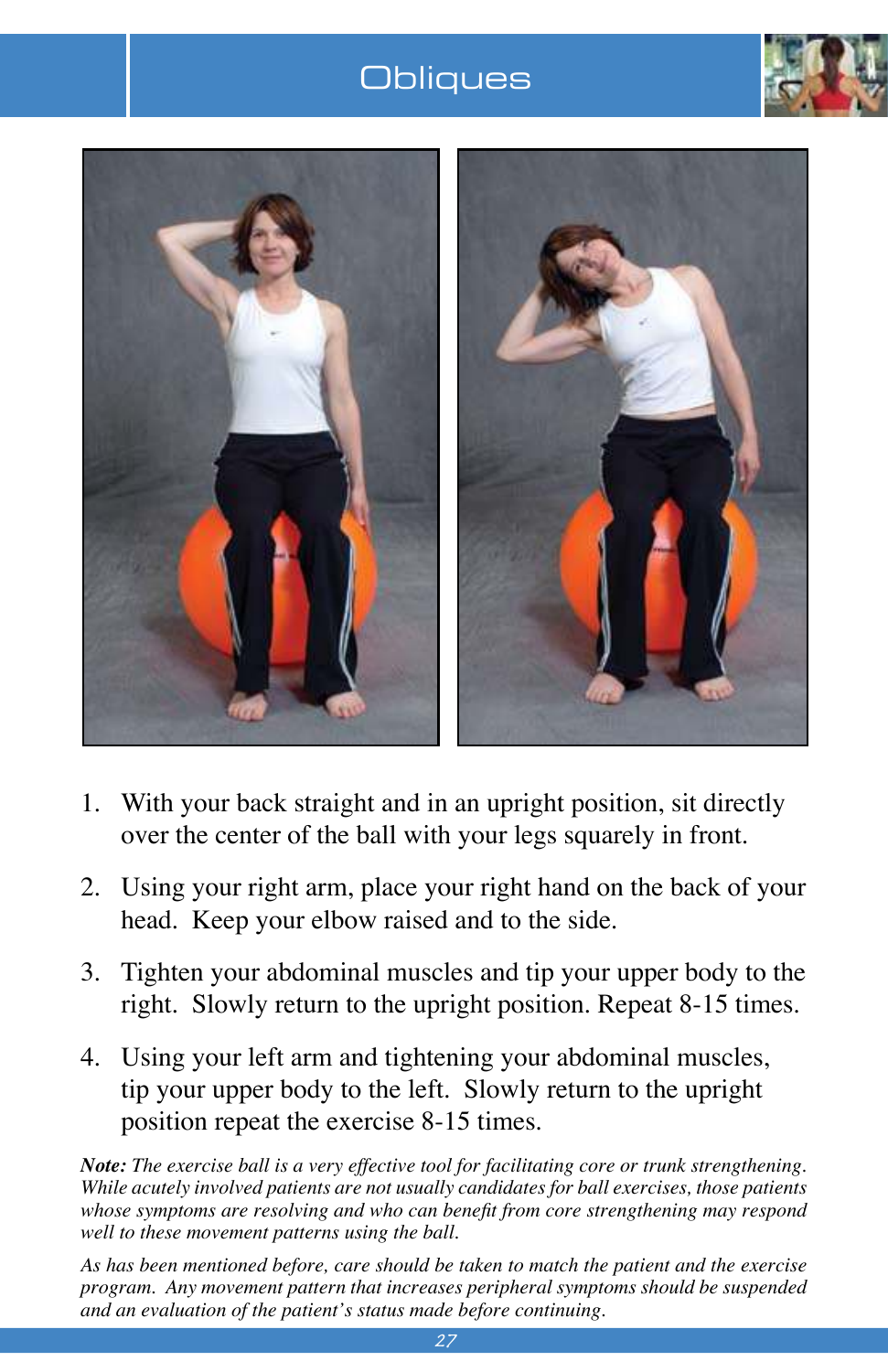

#### Lower-Back Muscles





- 1. Kneel on the floor and curl your trunk over the ball, resting your chin and body on the ball.
- 2. Place both hands behind your head.
- 3. Lift your head, chest and shoulders off the ball and slowly return to the starting position.
- 4. Repeat exercise 8-15 times in a rhythmic fashion.

*Note: The exercise ball is a very effective tool for facilitating core or trunk strengthening. While acutely involved patients are not usually candidates for ball exercises, those patients whose symptoms are resolving and who can benefit from core strengthening may respond well to these movement patterns using the ball.*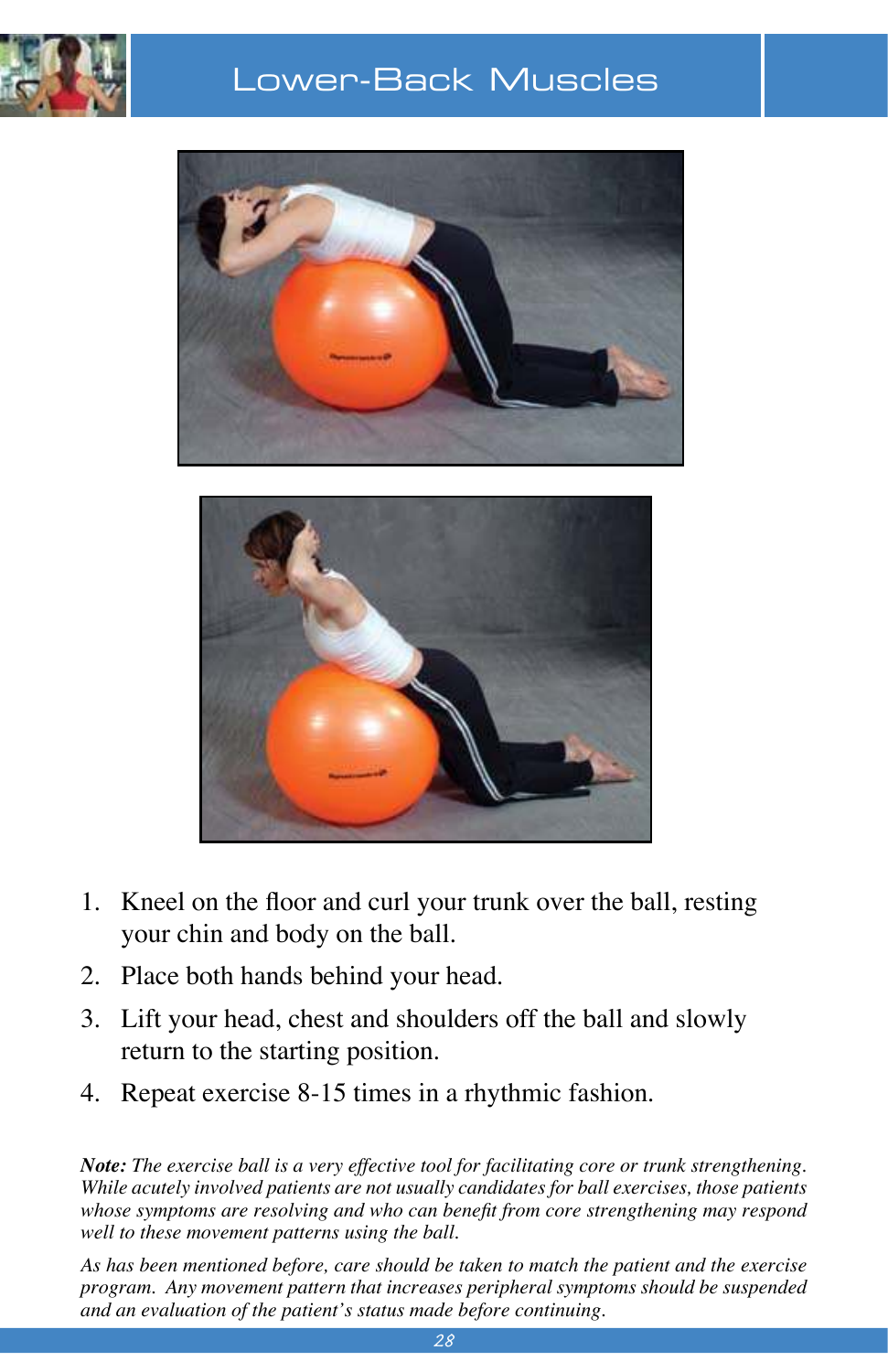#### Gluteus Maximus







- 1. Lie on your back, knees bent and heels slightly apart resting on the center of the ball.
- 2. Tightening your abdominal muscles, lift your hips off the floor. Hold for 5 counts.
- 3. Slowly lower your hips back to the starting position.
- 4. Repeat exercise 8-15 times.

*Note: The exercise ball is a very effective tool for facilitating core or trunk strengthening. While acutely involved patients are not usually candidates for ball exercises, those patients whose symptoms are resolving and who can benefit from core strengthening may respond well to these movement patterns using the ball.*